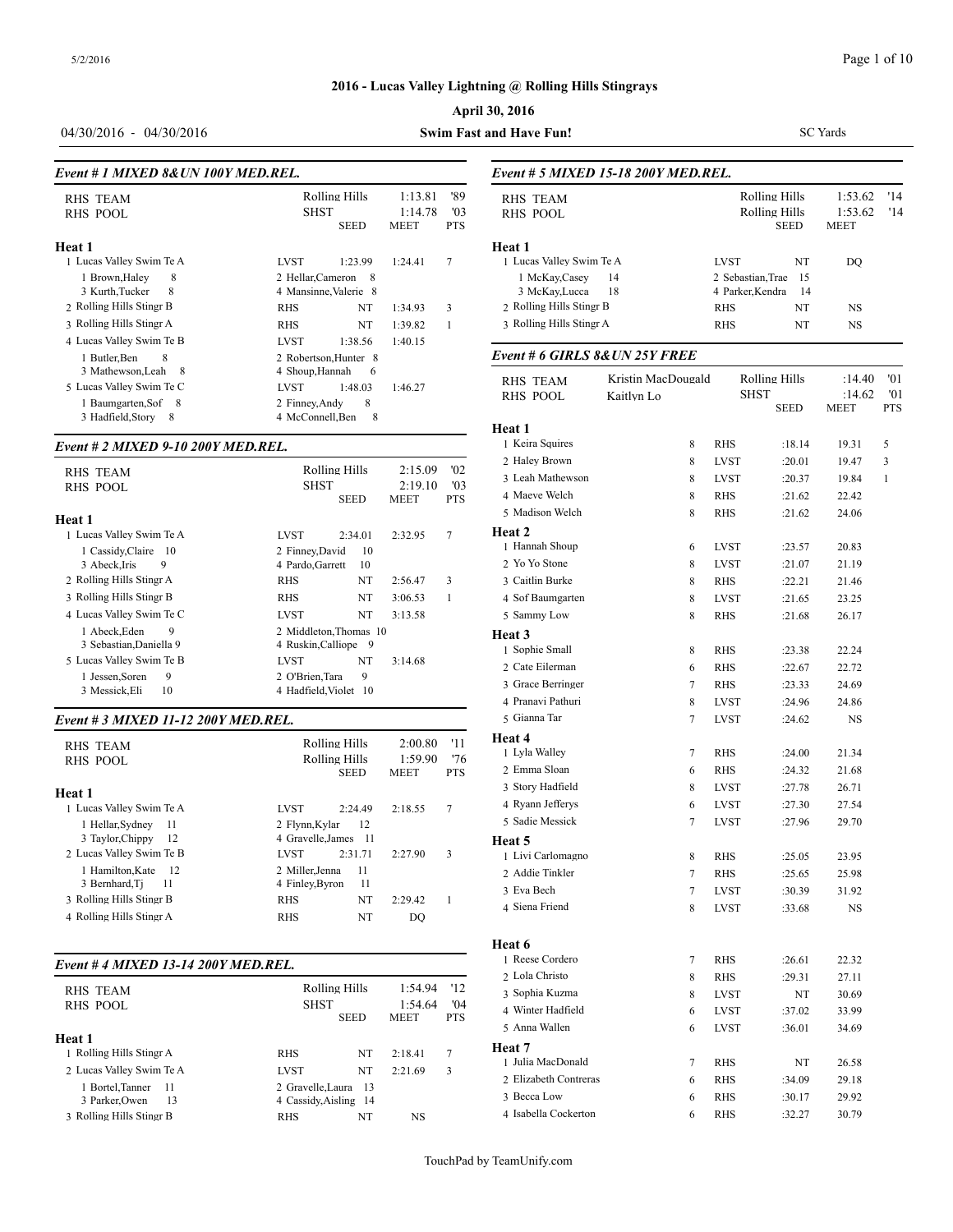| 04/30/2016 - 04/30/2016       |                |            | <b>Swim Fast and Have Fun!</b> |               |                             |                      |  |
|-------------------------------|----------------|------------|--------------------------------|---------------|-----------------------------|----------------------|--|
| Heat 8                        |                |            |                                |               | Heat 7                      |                      |  |
| 1 Rosalie Chi                 | 6              | <b>RHS</b> | :34.35                         | 27.99         | 1 Hunter Robertson          |                      |  |
| 2 Hazel Loskutoff             | 7              | <b>RHS</b> | :37.15                         | 31.08         | 2 Logan Miles               |                      |  |
| 3 Taylor McTigue              | 6              | <b>RHS</b> | :36.97                         | 36.05         | 3 Arya Dev                  |                      |  |
| 4 Ella Blok                   | 5              | <b>RHS</b> | :41.52                         | 38.20         |                             |                      |  |
| 5 Lane Miguel                 | 5              | <b>RHS</b> | :43.28                         | <b>NS</b>     | Event # 8 GIRLS 9-10 50Y F. |                      |  |
| Heat 9                        |                |            |                                |               | <b>RHS TEAM</b>             | Kathryn M            |  |
| 1 Sophia Sisco                | 7              | <b>RHS</b> | NT                             | 21.59         | <b>RHS POOL</b>             | Kathryn <sub>M</sub> |  |
| 2 Noah Ostler                 | 8              | <b>RHS</b> | :24.97                         | 25.26         |                             |                      |  |
| 3 Audrey Inclenrock           | 7              | <b>RHS</b> | NT                             | 34.42         | Heat 1                      |                      |  |
| 4 Ella Bartley                | 7              | <b>RHS</b> | NT                             | 44.80         | 1 Claire Cassidy            |                      |  |
| Heat 10                       |                |            |                                |               | 2 Vivian Pack               |                      |  |
| 1 Emma Rapp                   | 8              | <b>RHS</b> | :31.15                         | 25.32         | 3 Liliana Pedroni           |                      |  |
| 2 Maggie McCall               | 7              | <b>RHS</b> | NT                             | 29.06         | 4 Alivia Etcheber           |                      |  |
| 3 Damen Heath                 | 7              | <b>RHS</b> | NT                             | 32.62         | 5 Violet Hadfield           |                      |  |
| 4 Eden Zoeckler               | 7              | <b>RHS</b> | NT                             | 32.86         | Heat 2                      |                      |  |
|                               |                |            |                                |               | 1 Amelia Hughes             |                      |  |
| Event # 7 BOYS 8& UN 25Y FREE |                |            |                                |               | 2 Kaylei Weston             |                      |  |
| <b>RHS TEAM</b>               | Adrian Adkison |            | Rolling Hills                  | '93<br>:14.20 | 3 Calliope Ruskin           |                      |  |
|                               |                |            |                                |               |                             |                      |  |

| <b>RHS TEAM</b>          | Adrian Adkison |             | <b>Rolling Hills</b> | :14.20    | '93          | 3 Calliope Ruskin  |
|--------------------------|----------------|-------------|----------------------|-----------|--------------|--------------------|
| <b>RHS POOL</b>          | D. Hemingway   |             | Rolling Hills        | :14.40    | '76          | 4 Stella Emerick   |
|                          |                |             | SEED                 | MEET      | PTS          | 5 Sydney Landis    |
| Heat 1                   |                |             |                      |           |              | Heat 3             |
| 1 Ben Butler             | 8              | <b>LVST</b> | :16.71               | 17.09     | 5            | 1 Daniella Sebasti |
| 2 Tucker Kurth           | 8              | <b>LVST</b> | :17.12               | 17.10     | 3            | 2 Leah Murphy      |
| 3 Peyton Egide           | $\tau$         | <b>RHS</b>  | :19.18               | 19.12     | $\mathbf{1}$ | 3 Lexie Fox        |
| 4 Kieran Sanctuary       | 8              | <b>RHS</b>  | :20.83               | 19.91     |              | 4 Julia Owens      |
| 5 Finnegan Malcolm       | $\tau$         | <b>RHS</b>  | :23.89               | 22.32     |              | 5 Tara O'Brien     |
| Heat 2                   |                |             |                      |           |              | Heat 4             |
| 1 Ben McConnell          | 8              | <b>LVST</b> | :19.57               | 19.63     |              | 1 Cleo Thebaut     |
| 2 Jack Mathewson         | 7              | <b>LVST</b> | :23.64               | 22.66     |              | 2 Celestina Gonza  |
| 3 Ty Meyer               | 8              | <b>RHS</b>  | :27.67               | 23.00     |              | 3 Allie Milani     |
| 4 Mats Tyreus            | 7              | <b>RHS</b>  | :28.13               | 26.98     |              | 4 Caelyn Emery     |
| 5 Wyatt Landis           | 6              | <b>LVST</b> | :23.21               | <b>NS</b> |              | 5 Sahasra Kalluri  |
| Heat 3                   |                |             |                      |           |              | Heat 5             |
| 1 Jack Hansen            | 8              | <b>LVST</b> | :24.09               | 20.33     |              | 1 Hanna Thoms      |
| 2 Fabian Gonzalez        | 7              | <b>RHS</b>  | :28.29               | 31.22     |              | 2 Olga Klymenko    |
| 3 Rowan Sanctuary        | 6              | <b>RHS</b>  | :34.79               | 31.41     |              | 3 Grace-May Han    |
| 4 Walker Egide           | 4              | <b>RHS</b>  | :43.93               | 36.64     |              | 4 Alannah Bartley  |
| 5 Rupin Bagchi           | 8              | <b>LVST</b> | :26.12               | <b>NS</b> |              | 5 Scarlett Ikeda   |
| Heat 4                   |                |             |                      |           |              | Heat 6             |
| 1 Andy Finney            | 8              | <b>LVST</b> | :27.92               | 28.86     |              | 1 Lindsey Ross     |
| 2 Jackson Sapp           | 6              | <b>RHS</b>  | :44.04               | 43.13     |              | 2 Kenzie Malcolm   |
| 3 Akash Chakravarty      | 8              | <b>LVST</b> | :36.89               | NS        |              | 3 Siana Meisel     |
| 4 Prestley Curtis-Pierce | 8              | <b>LVST</b> | :32.47               | NS        |              |                    |
| 5 Ben Inclenrock         | 5              | <b>RHS</b>  | :49.56               | NS        |              |                    |
|                          |                |             |                      |           |              | Event # 9 BOYS     |
| Heat 5                   |                |             |                      |           |              | <b>RHS TEAM</b>    |
| 1 Jack Sloan             | 8              | <b>RHS</b>  | NT                   | 32.83     |              | <b>RHS POOL</b>    |
| 2 Gavin Weston           | 5              | <b>RHS</b>  | :54.85               | 48.73     |              |                    |
| 3 Evan Takaoka           | $\tau$         | <b>LVST</b> | :38.50               | NS        |              | Heat 1             |
| 4 Alex Kingman           | 8              | <b>LVST</b> | :36.89               | NS        |              | 1 Garrett Pardo    |
| 5 Brian Proksch          | $\tau$         | <b>RHS</b>  | NT                   | NS        |              | 2 Eli Messick      |
| Heat 6                   |                |             |                      |           |              | 3 Vaughn Miguel    |
| 1 Cole Robertson         | 6              | <b>LVST</b> | NT                   | 36.14     |              | 4 Vinnie Etcheber  |
| 2 Joey Gomez             | 6              | RHS         | NT                   | 38.42     |              | 5 Owen Pinder      |
| 3 Alex Brook             | 8              | <b>LVST</b> | NT                   | <b>NS</b> |              | Heat 2             |
| 4 Cameron Raleigh        | 6              | <b>RHS</b>  | NT                   | NS        |              | 1 Hayden Biesiade  |
|                          |                |             |                      |           |              |                    |

| n Fast and Have Fun!                 |                |                            |                              | SC Yards       |            |
|--------------------------------------|----------------|----------------------------|------------------------------|----------------|------------|
| Heat 7                               |                |                            |                              |                |            |
| 1 Hunter Robertson<br>2 Logan Miles  | 8              | <b>LVST</b>                | NT                           | 25.17          |            |
| 3 Arya Dev                           | 8<br>6         | <b>LVST</b><br><b>LVST</b> | NT<br>NT                     | 30.48<br>39.90 |            |
|                                      |                |                            |                              |                |            |
| <b>Event # 8 GIRLS 9-10 50Y FREE</b> |                |                            |                              |                |            |
| <b>RHS TEAM</b>                      | Kathryn Murphy |                            | Rolling Hills                | :27.39         | '03        |
| <b>RHS POOL</b>                      | Kathryn Murphy |                            | Rolling Hills<br><b>SEED</b> | :27.82<br>MEET | '03<br>PTS |
| Heat 1                               |                |                            |                              |                |            |
| 1 Claire Cassidy                     | 10             | <b>LVST</b>                | :31.91                       | 32.85          | 5          |
| 2 Vivian Pack                        | 10             | <b>RHS</b>                 | :35.40                       | 34.96          | 3          |
| 3 Liliana Pedroni                    | 10             | <b>RHS</b>                 | :34.89                       | 35.44          | 1          |
| 4 Alivia Etcheber                    | 10             | <b>RHS</b>                 | :33.55                       | 36.17          |            |
| 5 Violet Hadfield                    | 10             | <b>LVST</b>                | :40.22                       | 41.74          |            |
| Heat 2                               |                |                            |                              |                |            |
| 1 Amelia Hughes                      | 10             | RHS                        | :36.40                       | 35.71          |            |
| 2 Kaylei Weston                      | 10             | RHS                        | :37.29                       | 36.71          |            |
| 3 Calliope Ruskin                    | 9              | <b>LVST</b>                | :51.34                       | 47.20          |            |
| 4 Stella Emerick                     | 10             | <b>LVST</b>                | 1:00.43                      | 59.89          |            |
| 5 Sydney Landis                      | 9              | <b>LVST</b>                | :47.63                       | NS             |            |
| Heat 3                               |                |                            |                              |                |            |
| 1 Daniella Sebastian                 | 9              | <b>LVST</b>                | NT                           | 35.63          |            |
| 2 Leah Murphy                        | 9              | <b>RHS</b>                 | :37.82                       | 35.73          |            |
| 3 Lexie Fox                          | 10             | <b>RHS</b>                 | :38.52                       | 38.28          |            |
| 4 Julia Owens                        | 9              | RHS                        | :39.13                       | 39.04          |            |
| 5 Tara O'Brien                       | 9              | <b>LVST</b>                | NT                           | 47.52          |            |
| Heat 4                               |                |                            |                              |                |            |
| 1 Cleo Thebaut                       | 9              | RHS                        | :39.33                       | 38.44          |            |
| 2 Celestina Gonzales                 | 9              | <b>RHS</b>                 | :46.44                       | 40.76          |            |
| 3 Allie Milani                       | 9              | RHS                        | :43.20                       | 42.69          |            |
| 4 Caelyn Emery                       | 9              | RHS                        | :47.82                       | 48.63          |            |
| 5 Sahasra Kalluri                    | 9              | <b>LVST</b>                | 1:17.21                      | NS             |            |
| Heat 5                               |                |                            |                              |                |            |
| 1 Hanna Thoms                        | 9              | RHS                        | NT                           | 42.24          |            |
| 2 Olga Klymenko                      | 9              | <b>RHS</b>                 | :52.56                       | 48.04          |            |
| 3 Grace-May Hansen                   | 9              | RHS                        | :56.30                       | 1:00.83        |            |
| 4 Alannah Bartley                    | 9              | RHS                        | NT                           | 1:05.84        |            |
| 5 Scarlett Ikeda                     | 9              | RHS                        | :48.06                       | NS             |            |
| Heat 6                               |                |                            |                              |                |            |
| 1 Lindsey Ross                       | 10             | RHS                        | NT                           | 39.84          |            |
| 2 Kenzie Malcolm                     | 10             | RHS                        | NT                           | 48.17          |            |
| 3 Siana Meisel                       | 9              | <b>RHS</b>                 | NT                           | 53.66          |            |

| <b>RHS TEAM</b><br>RHS POOL | Daniel Hardman<br>Zachary McIntyre |             | Rolling Hills<br>Novato Riptide<br><b>SEED</b> | :28.78<br>:27.40<br><b>MEET</b> | '09<br>'13<br><b>PTS</b> |
|-----------------------------|------------------------------------|-------------|------------------------------------------------|---------------------------------|--------------------------|
| Heat 1                      |                                    |             |                                                |                                 |                          |
| 1 Garrett Pardo             | 10                                 | <b>LVST</b> | :32.34                                         | 32.51                           | 5                        |
| 2 Eli Messick               | 10                                 | <b>LVST</b> | :34.34                                         | 35.62                           | 3                        |
| 3 Vaughn Miguel             | 9                                  | <b>RHS</b>  | :38.19                                         | 35.91                           |                          |
| 4 Vinnie Etcheber           | 9                                  | <b>RHS</b>  | :38.28                                         | 41.90                           |                          |
| 5 Owen Pinder               | 9                                  | <b>RHS</b>  | :44.62                                         | 43.49                           |                          |
| Heat 2                      |                                    |             |                                                |                                 |                          |
| 1 Havden Biesiadecki        | 9                                  | <b>LVST</b> | :39.41                                         | 39.38                           |                          |
|                             |                                    |             |                                                |                                 |                          |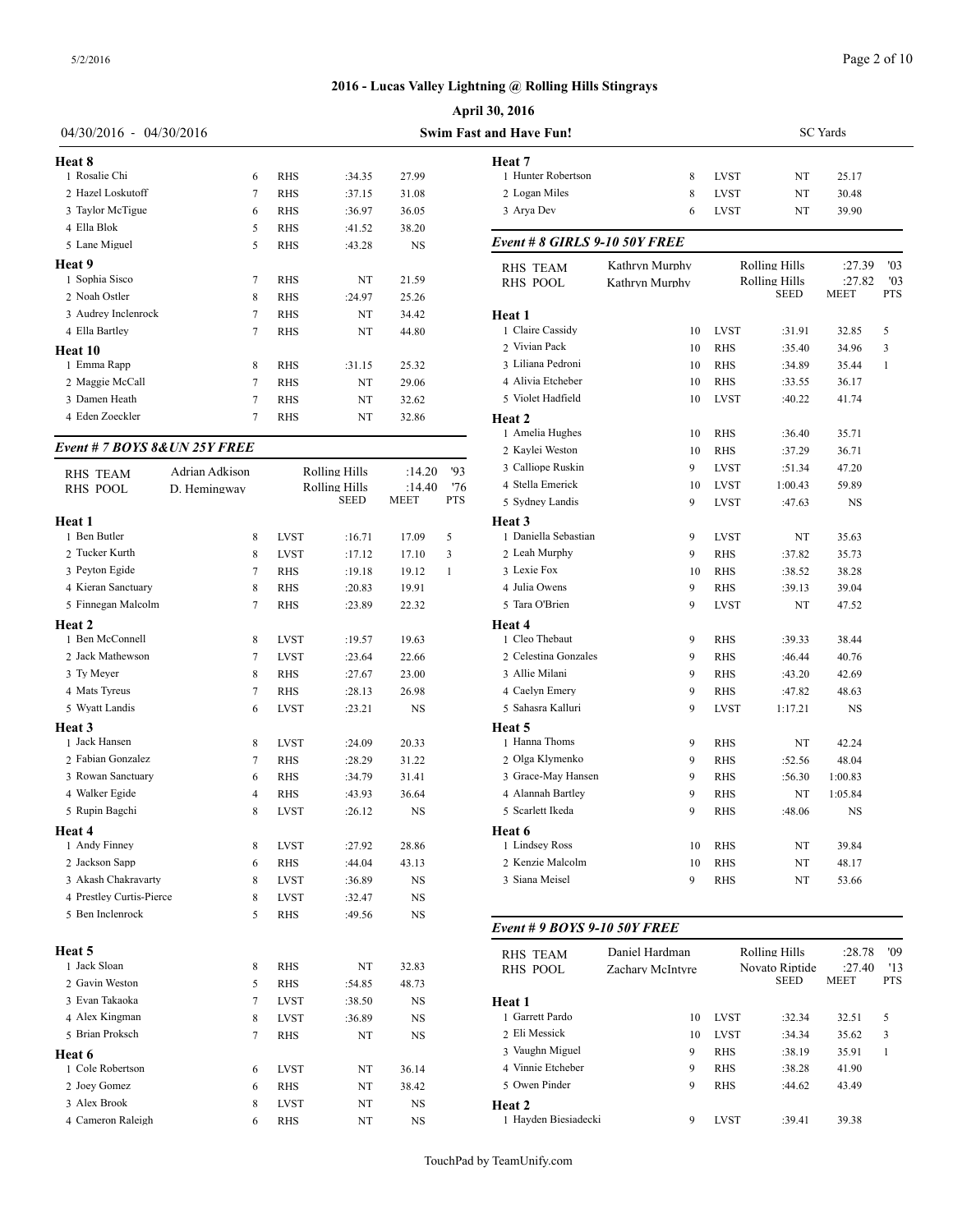#### Page 3 of 10

# **2016 - Lucas Valley Lightning @ Rolling Hills Stingrays**

|                          |    | April 30, 2016                 |        |           |                               |  |  |
|--------------------------|----|--------------------------------|--------|-----------|-------------------------------|--|--|
| 04/30/2016 - 04/30/2016  |    | <b>Swim Fast and Have Fun!</b> |        |           |                               |  |  |
| 2 Miller Link            | 9  | <b>LVST</b>                    | :38.53 | 39.91     | 4 Zachary Matsumoto           |  |  |
| 3 Jack Middleton         | 9  | <b>LVST</b>                    | :39.77 | 42.93     | 5 Adam Perdriel               |  |  |
| 4 Marcus Proksch         | 9  | <b>RHS</b>                     | :45.63 | 44.43     | Heat 2                        |  |  |
| 5 Nicholas Di Pasqua     | 10 | <b>RHS</b>                     | :46.42 | <b>NS</b> | 1 Byron Finley                |  |  |
| Heat 3                   |    |                                |        |           | 2 Tj Bernhard                 |  |  |
| 1 Charlie Nau            | 10 | <b>LVST</b>                    | :41.63 | 40.82     | 3 Harrison Valdes             |  |  |
| 2 Eden Abeck             | 9  | <b>LVST</b>                    | :43.15 | 41.01     | 4 John Brawley                |  |  |
| 3 Jake Tinkler           | 9  | <b>RHS</b>                     | :47.82 | 44.79     | 5 Trevor Fox                  |  |  |
| 4 Christian Ongwongsakul | 10 | <b>RHS</b>                     | :48.26 | 46.80     | Heat <sub>3</sub>             |  |  |
| 5 Ryan Raleigh           | 10 | <b>RHS</b>                     | :50.35 | 49.23     | 1 Amos Blanchard              |  |  |
| Heat 4                   |    |                                |        |           | 2 Emerson Coskey              |  |  |
| 1 Max Mokelke            | 9  | <b>LVST</b>                    | :43.52 | 45.27     | 3 Duncan Stilson              |  |  |
| 2 Nick Carlomagno        | 9  | <b>RHS</b>                     | :50.68 | 45.89     | 4 Jackson Goodrich            |  |  |
| 3 Lucas Valdes           | 10 | <b>LVST</b>                    | :44.39 | 47.49     | 5 Josh Danziger               |  |  |
| 4 Nathan Beaudette       | 9  | <b>RHS</b>                     | :52.59 | 47.74     | Heat 4                        |  |  |
| 5 Thomas Middleton       | 10 | <b>LVST</b>                    | :46.38 | 47.80     | 1 Aedan Rees                  |  |  |
| <b>Heat 5</b>            |    |                                |        |           | 2 Natey Eves                  |  |  |
| 1 Malhar Dev             | 10 | <b>LVST</b>                    | NT     | 45.17     | 3 Christopher Parker          |  |  |
| 2 Dylan Larroque         | 9  | <b>RHS</b>                     | NT     | 45.45     | 4 Daniel Buckley              |  |  |
| 3 Aidan Brady            | 9  | <b>RHS</b>                     | :56.35 | 50.58     | <b>EX</b> Luc Larroque        |  |  |
| 4 Yamato Toshi           | 10 | <b>LVST</b>                    | NT     | <b>NS</b> |                               |  |  |
| Heat 6                   |    |                                |        |           | Event # 12 GIRLS 13-14 50Y    |  |  |
| 1 Matthew Pedroni        | 9  | <b>RHS</b>                     | NT     | 38.58     | Katrina Ka<br><b>RHS TEAM</b> |  |  |
| 2 Joseph Riccio          | 9  | <b>RHS</b>                     | NT     | 38.89     | <b>RHS POOL</b><br>Alvssa Lo  |  |  |
| 3 Mason Weston           | 9  | <b>RHS</b>                     | NT     | 47.66     |                               |  |  |

#### *Event # 10 GIRLS 11-12 50Y FREE*

| <b>RHS TEAM</b><br><b>RHS POOL</b> | Kathryn Murphy<br>Elisabeth Rosen | Rolling Hills<br><b>SHST</b> |             | :26.49<br>:25.95 | 04'<br>'06   | 2 Emilia Oblites<br>3 Aisling Cassidy |
|------------------------------------|-----------------------------------|------------------------------|-------------|------------------|--------------|---------------------------------------|
| Heat 1                             |                                   |                              | <b>SEED</b> | MEET             | <b>PTS</b>   | 4 Brooke Cordero<br>5 Kayla Hamilton  |
| 1 Maeve O'Brien                    | 11                                | <b>RHS</b>                   | :30.32      | 29.91            | 5            | Heat 2                                |
| 2 Jenna Miller                     | 11                                | <b>LVST</b>                  | :31.62      | 31.68            | 3            | 1 Anna Lozano                         |
| 3 Kate Hamilton                    | 12                                | <b>LVST</b>                  | :31.70      | 32.63            |              | 2 Sadie Ikeda                         |
| 4 Noelle Antongiovanni             | 11                                | <b>RHS</b>                   | :33.51      | 33.90            |              | 3 Katie Kurth                         |
| 5 Annelies Pieters-Kwiers          | 12                                | <b>RHS</b>                   | :36.61      | 35.54            |              |                                       |
| Heat 2                             |                                   |                              |             |                  |              | Event # 13 $BOY$                      |
| 1 Chippy Taylor                    | 12                                | <b>LVST</b>                  | :31.98      | 32.09            | $\mathbf{1}$ | <b>RHS TEAM</b>                       |
| 2 Sydney Hellar                    | 11                                | <b>LVST</b>                  | :31.74      | 32.13            |              | <b>RHS POOL</b>                       |
| 3 Logan Jones                      | 11                                | <b>RHS</b>                   | :39.05      | 36.51            |              |                                       |
| 4 Emi Takaoka                      | 11                                | <b>LVST</b>                  | :35.19      | NS               |              | Heat 1                                |
| Heat 3                             |                                   |                              |             |                  |              | 1 Owen Parker                         |
| 1 Jessie Kamman                    | 12                                | <b>LVST</b>                  | NT          | 35.55            |              | 2 Brendan Grimsh                      |
| 2 Maike Mieritz                    | 12                                | <b>RHS</b>                   | NT          | 35.57            |              |                                       |
| 3 Isabella Riccio                  | 11                                | <b>RHS</b>                   | NT          | 42.38            |              |                                       |
| 4 Zoe Jaros                        | 11                                | <b>LVST</b>                  | NT          | 49.18            |              | Event # 14 GIRI                       |
| 5 Isabel Owens                     | 11                                | <b>RHS</b>                   | NT          | <b>NS</b>        |              | <b>RHS TEAM</b>                       |

| Event # 11 BOYS 11-12 50Y FREE |                                  |             |                                               |                                 |                          | Heat 1                             |  |
|--------------------------------|----------------------------------|-------------|-----------------------------------------------|---------------------------------|--------------------------|------------------------------------|--|
| <b>RHS TEAM</b><br>RHS POOL    | Daniel Hardman<br>Daniel Hardman |             | Rolling Hills<br>Rolling Hills<br><b>SEED</b> | :24.00<br>:24.40<br><b>MEET</b> | '11<br>'11<br><b>PTS</b> | 1 Natalie Mansers<br>2 Casey McKay |  |
| Heat 1                         |                                  |             |                                               |                                 |                          | Event # $15 BOY$                   |  |
| 1 Kylar Flynn                  | 12 <sup>2</sup>                  | <b>LVST</b> | :27.62                                        | 27.92                           | 5                        | <b>RHS TEAM</b>                    |  |
| 2 Caleb Luis                   | 12.                              | <b>RHS</b>  | :30.31                                        | 29.51                           | 3                        | RHS POOL                           |  |
| 3 James Gravelle               | 11                               | <b>LVST</b> | :30.73                                        | 31.02                           |                          |                                    |  |
|                                |                                  |             |                                               |                                 |                          |                                    |  |

| and Have Fun!          |    | <b>SC</b> Yards |        |       |  |  |  |
|------------------------|----|-----------------|--------|-------|--|--|--|
| 4 Zachary Matsumoto    | 11 | <b>RHS</b>      | :34.95 | 34.75 |  |  |  |
| 5 Adam Perdriel        | 12 | <b>RHS</b>      | :36.16 | 35.54 |  |  |  |
| Heat 2                 |    |                 |        |       |  |  |  |
| 1 Byron Finley         | 11 | <b>LVST</b>     | :30.80 | 32.48 |  |  |  |
| 2 Tj Bernhard          | 11 | <b>LVST</b>     | :32.71 | 33.12 |  |  |  |
| 3 Harrison Valdes      | 12 | <b>LVST</b>     | :36.56 | 36.00 |  |  |  |
| 4 John Brawley         | 11 | <b>RHS</b>      | :38.08 | 36.08 |  |  |  |
| 5 Trevor Fox           | 12 | <b>RHS</b>      | :36.16 | 37.00 |  |  |  |
| Heat 3                 |    |                 |        |       |  |  |  |
| 1 Amos Blanchard       | 12 | <b>RHS</b>      | NT     | 33.11 |  |  |  |
| 2 Emerson Coskey       | 11 | <b>LVST</b>     | :37.74 | 35.05 |  |  |  |
| 3 Duncan Stilson       | 11 | <b>LVST</b>     | :39.88 | 39.11 |  |  |  |
| 4 Jackson Goodrich     | 11 | <b>RHS</b>      | :43.73 | 41.52 |  |  |  |
| 5 Josh Danziger        | 11 | <b>RHS</b>      | :46.26 | 42.85 |  |  |  |
| Heat 4                 |    |                 |        |       |  |  |  |
| 1 Aedan Rees           | 12 | <b>RHS</b>      | NT     | 33.05 |  |  |  |
| 2 Natey Eves           | 12 | <b>LVST</b>     | NT     | 37.70 |  |  |  |
| 3 Christopher Parker   | 11 | <b>LVST</b>     | :41.16 | 42.98 |  |  |  |
| 4 Daniel Buckley       | 11 | <b>LVST</b>     | :42.23 | 43.71 |  |  |  |
| <b>EX Luc Larroque</b> | 12 | <b>RHS</b>      | NT     | 27.66 |  |  |  |
|                        |    |                 |        |       |  |  |  |

#### *Event # 12 GIRLS 13-14 50Y FREE*

| <b>RHS TEAM</b><br><b>RHS POOL</b> | Katrina Kaszpurenko<br>Alvssa Lo |             | Rolling Hills<br><b>SHST</b><br><b>SEED</b> | :25.54<br>:25.41<br><b>MEET</b> | '00<br>'04<br><b>PTS</b> |
|------------------------------------|----------------------------------|-------------|---------------------------------------------|---------------------------------|--------------------------|
| Heat 1                             |                                  |             |                                             |                                 |                          |
| 1 Maya McAuley                     | 13                               | <b>RHS</b>  | :28.62                                      | 27.99                           | 5                        |
| 2 Emilia Oblites                   | 13                               | <b>RHS</b>  | :31.04                                      | 29.60                           | 3                        |
| 3 Aisling Cassidy                  | 14                               | <b>LVST</b> | :30.59                                      | 30.66                           | $\mathbf{1}$             |
| 4 Brooke Cordero                   | 13                               | <b>RHS</b>  | :31.48                                      | 32.07                           |                          |
| 5 Kayla Hamilton                   | 14                               | <b>RHS</b>  | NT                                          | 34.91                           |                          |
| Heat 2                             |                                  |             |                                             |                                 |                          |
| 1 Anna Lozano                      | 13                               | <b>RHS</b>  | :33.92                                      | 33.47                           |                          |
| 2 Sadie Ikeda                      | 13                               | <b>RHS</b>  | :34.20                                      | 33.58                           |                          |
| 3 Katie Kurth                      | 12                               | <b>LVST</b> | :34.67                                      | 34.07                           |                          |
| Event #13 BOYS 13-14 50Y FREE      |                                  |             |                                             |                                 |                          |
| <b>RHS TEAM</b>                    | Daniel Hardman                   |             | <b>Rolling Hills</b>                        | :22.64                          | '13                      |
| <b>RHS POOL</b>                    | Daniel Hardman                   |             | Rolling Hills<br><b>SEED</b>                | : 23.13<br><b>MEET</b>          | '13<br><b>PTS</b>        |
| Heat 1                             |                                  |             |                                             |                                 |                          |
| 1 Owen Parker                      | 13                               | <b>LVST</b> | :28.64                                      | 29.07                           | 5                        |
| 2 Brendan Grimshaw                 | 13                               | <b>RHS</b>  | :34.09                                      | 32.78                           | 3                        |
| Event # 14 GIRLS 15-18 100Y FREE   |                                  |             |                                             |                                 |                          |
| <b>RHS TEAM</b>                    | Sophia Adkison                   |             | Rolling Hills                               | :55.30                          | '98                      |
| <b>RHS POOL</b>                    | Francesca Lollini                |             | SwimMarin<br><b>SEED</b>                    | :56.84<br><b>MEET</b>           | '03<br><b>PTS</b>        |
| Heat 1                             |                                  |             |                                             |                                 |                          |

#### RHS POOL Daniel Hardman Rolling Hills :24.40 '11 2 Casey McKay 14 LVST NT 1:21.40 3 1 Kylar Flynn 12 LVST :27.62 27.92 5 RHS\_TEAM N. Larson Rolling Hills :49.05 '80 RHS POOL *Event # 15 BOYS 15-18 100Y FREE* Tom Pierce Rolling Hills :50.07 '90<br>SEED MEET PTS **MEET**

1 Natalie Mansergh 16 RHS 1:20.42 1:21.24 5

**Heat 1**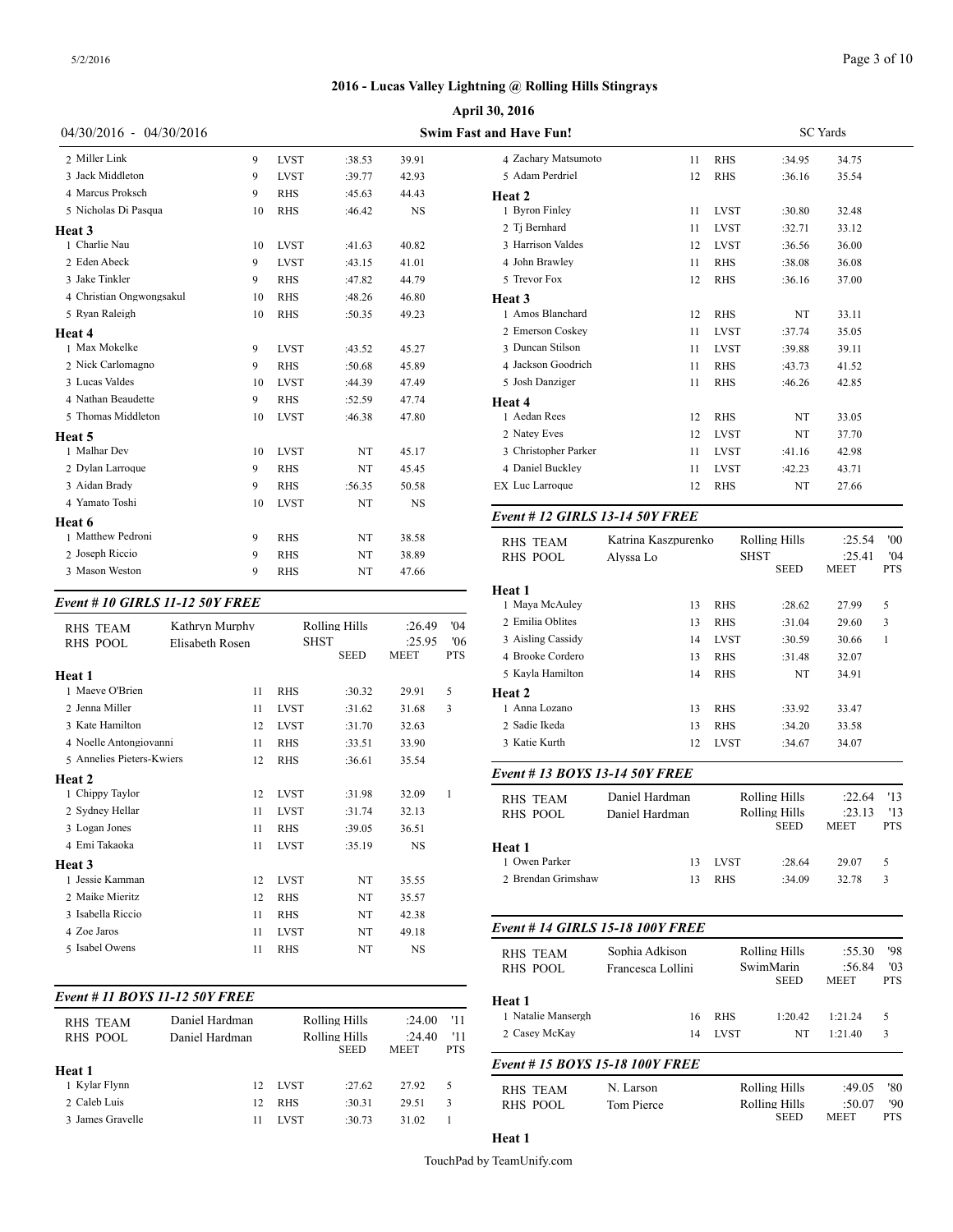#### Page 4 of 10

# **2016 - Lucas Valley Lightning @ Rolling Hills Stingrays**

#### **April 30, 2016**

# 04/30/2016 - 04/30/2016 **Swim Fast**

| Event #15 BOYS 15-18 100Y FREE |                         | RHS TEAM<br>RHS POOL |             |                                               |                                 |                          |                            |
|--------------------------------|-------------------------|----------------------|-------------|-----------------------------------------------|---------------------------------|--------------------------|----------------------------|
| <b>RHS TEAM</b><br>RHS POOL    | N. Larson<br>Tom Pierce |                      |             | Rolling Hills<br>Rolling Hills<br><b>SEED</b> | :49.05<br>:50.07<br><b>MEET</b> | '80<br>'90<br><b>PTS</b> | Heat 1<br>1 Cameron Hellar |
| Heat 1                         |                         |                      |             |                                               |                                 |                          | 2. Tucker Kurth            |
| 1 Lucca McKav                  |                         | 18                   | <b>LVST</b> | NT                                            | 1:00.68                         | 5                        | 3 Peyton Egide             |
| 2 Poh Maga                     |                         | 17                   | <b>RHS</b>  | 1:03.87                                       | 1:01.33                         | 3                        | 4 Kieran Sanctuar          |
| 3 Trae Sebastian               |                         | 15                   | <b>LVST</b> | NT                                            | 1:06.23                         | 1                        | 5 Finnegan Malco           |
| 4 Kyle Sapp                    |                         | 15                   | <b>RHS</b>  | 1:11.42                                       | 1:10.29                         |                          | Heat 2                     |
| 5 Jeremy Naftzger              |                         | 18                   | <b>LVST</b> | 1:14.04                                       | 1:11.32                         |                          | 1 Ben Butler               |
|                                |                         |                      |             |                                               |                                 |                          | 2 Fabian Gonzalez          |

#### *Event # 16 GIRLS 8&UN 25Y BACK*

| Sophia Adkison<br><b>RHS TEAM</b> |                |             | <b>Rolling Hills</b> | :18.14      | '89          | 4 Ty Meyer<br>5 Wyatt Landis |
|-----------------------------------|----------------|-------------|----------------------|-------------|--------------|------------------------------|
| <b>RHS POOL</b>                   | Kaitlyn Lo     | <b>SHST</b> |                      | :17.42      | '01          |                              |
|                                   |                |             | <b>SEED</b>          | <b>MEET</b> | <b>PTS</b>   | Heat 3                       |
| Heat 1                            |                |             |                      |             |              | 1 Rowan Sanctuar             |
| 1 Haley Brown                     | 8              | <b>LVST</b> | :23.62               | 23.81       | 5            | 2 Mats Tyreus                |
| 2 Livi Carlomagno                 | 8              | <b>RHS</b>  | :29.76               | 25.68       | $\mathbf{1}$ | 3 Rupin Bagchi               |
| 3 Maeve Welch                     | 8              | <b>RHS</b>  | :26.74               | 26.54       |              | 4 Ben Inclenrock             |
| 4 Madison Welch                   | 8              | <b>RHS</b>  | :29.07               | 32.29       |              | 5 Prestley Curtis-I          |
| 5 Leah Mathewson                  | 8              | <b>LVST</b> | :28.42               | NS          |              | Heat 4                       |
| Heat 2                            |                |             |                      |             |              | 1 Gavin Weston               |
| 1 Emma Sloan                      | 6              | <b>RHS</b>  | :30.87               | 26.36       |              | 2 Akash Chakrava             |
| 2 Lyla Walley                     | 7              | <b>RHS</b>  | :31.67               | 26.42       |              | 3 Evan Takaoka               |
| 3 Story Hadfield                  | 8              | <b>LVST</b> | :28.96               | 28.32       |              | Heat 5                       |
| 4 Sof Baumgarten                  | 8              | <b>LVST</b> | :29.90               | 30.29       |              | 1 Arya Dev                   |
| 5 Pranavi Pathuri                 | 8              | <b>LVST</b> | :30.67               | 41.06       |              | 2 Jackson Sapp               |
| Heat 3                            |                |             |                      |             |              | 3 Jack Mathewsor             |
| 1 Addie Tinkler                   | $\tau$         | <b>RHS</b>  | :35.27               | 27.92       |              |                              |
| 2 Emma Rapp                       | 8              | <b>RHS</b>  | :35.99               | 27.98       |              | Event # 18 GIRI              |
| 3 Mattea Cashiola                 | $\overline{7}$ | <b>RHS</b>  | :31.80               | 30.75       |              | RHS TEAM                     |
| 4 Eva Bech                        | $\overline{7}$ | <b>LVST</b> | :33.56               | 34.77       |              | <b>RHS POOL</b>              |
| 5 Ryann Jefferys                  | 6              | <b>LVST</b> | :35.78               | 41.23       |              |                              |
| Heat 4                            |                |             |                      |             |              | Heat 1                       |
| 1 Noah Ostler                     | 8              | RHS         | :36.68               | 29.85       |              | 1 Iris Abeck                 |
| 2 Sophia Kuzma                    | 8              | <b>LVST</b> | :43.28               | 39.99       |              | 2 Kaylei Weston              |
| 3 Winter Hadfield                 | 6              | <b>LVST</b> | :41.19               | 46.91       |              | 3 Liliana Pedroni            |
| 4 Anna Wallen                     | 6              | <b>LVST</b> | NT                   | <b>NS</b>   |              | 4 Claire Cassidy             |
| 5 Sammy Low                       | 8              | <b>RHS</b>  | :36.95               | NS          |              | 5 Cleo Thebaut               |
| Heat 5                            |                |             |                      |             |              | Heat 2                       |
| 1 Grace Berringer                 | $\overline{7}$ | <b>RHS</b>  | :39.63               | 34.16       |              | 1 Julia Owens                |
| 2 Becca Low                       | 6              | <b>RHS</b>  | :42.67               | 37.28       |              | 2 Vivian Pack                |
| 3 Lola Christo                    | 8              | <b>RHS</b>  | :42.26               | 38.10       |              | 3 Tia Blok                   |
| 4 Taylor McTigue                  | 6              | <b>RHS</b>  | :39.22               | 41.53       |              | 4 Calliope Ruskin            |
| 5 Mia Thoms                       | 6              | <b>RHS</b>  | :40.18               | NS          |              | 5 Violet Hadfield            |
| Heat 6                            |                |             |                      |             |              | Heat 3                       |
| 1 Isabella Cockerton              | 6              | <b>RHS</b>  | :45.11               | 40.24       |              | 1 Leah Murphy                |
| 2 Hazel Loskutoff                 | $\overline{7}$ | <b>RHS</b>  | :45.93               | 42.99       |              | 2 Celestina Gonza            |
| 3 Ella Blok                       | 5              | <b>RHS</b>  | :59.94               | 48.04       |              | 3 Allie Milani               |
| 4 Lane Miguel                     | 5              | <b>RHS</b>  | :50.29               | <b>NS</b>   |              | 4 Caelyn Emery               |
| Heat 7                            |                |             |                      |             |              | 5 Scarlett Ikeda             |
| 1 Sophia Sisco                    | $\tau$         | <b>RHS</b>  | NT                   | 24.13       | 3            | Heat 4                       |
| 2 Audrey Inclenrock               | $\tau$         | RHS         | NT                   | 44.46       |              | 1 Giada Reali                |
| 3 Ella Bartley                    | $\tau$         | <b>RHS</b>  | NT                   | NS          |              | 2 Hanna Thoms                |
|                                   |                |             |                      |             |              | 3 Kenzie Malcoln             |
|                                   |                |             |                      |             |              |                              |

| t and Have Fun!                              |                  |        | <b>SC</b> Yards      |                      |         |              |  |  |  |  |
|----------------------------------------------|------------------|--------|----------------------|----------------------|---------|--------------|--|--|--|--|
| <b>RHS TEAM</b>                              | Adrian Adkison   |        |                      | <b>Rolling Hills</b> | :17.82  | '83          |  |  |  |  |
| <b>RHS POOL</b>                              | Michael Shirado  |        | SV                   |                      | :18.05  | '11          |  |  |  |  |
|                                              |                  |        |                      | <b>SEED</b>          | MEET    | PTS          |  |  |  |  |
| Heat 1                                       |                  |        |                      |                      |         |              |  |  |  |  |
| 1 Cameron Hellar                             |                  | 8      | <b>LVST</b>          | :19.43               | 20.23   | 5            |  |  |  |  |
| 2 Tucker Kurth                               |                  | 8      | <b>LVST</b>          | :22.29               | 21.82   |              |  |  |  |  |
| 3 Peyton Egide                               |                  | $\tau$ | <b>RHS</b>           | :24.25               | 23.52   | $\mathbf{1}$ |  |  |  |  |
| 4 Kieran Sanctuary                           |                  | 8      | <b>RHS</b>           | :26.87               | 25.49   |              |  |  |  |  |
| 5 Finnegan Malcolm                           |                  | 7      | <b>RHS</b>           | :28.52               | 26.90   |              |  |  |  |  |
| Heat 2                                       |                  |        |                      |                      |         |              |  |  |  |  |
| 1 Ben Butler                                 |                  | 8      | <b>LVST</b>          | :22.53               | 21.50   | 3            |  |  |  |  |
| 2 Fabian Gonzalez                            |                  | $\tau$ | <b>RHS</b>           | :35.09               | 28.83   |              |  |  |  |  |
| 3 Andy Finney                                |                  | 8      | <b>LVST</b>          | :33.47               | 30.57   |              |  |  |  |  |
| 4 Ty Meyer                                   |                  | 8      | <b>RHS</b>           | :40.33               | 30.95   |              |  |  |  |  |
| 5 Wyatt Landis                               |                  | 6      | <b>LVST</b>          | :28.07               | NS      |              |  |  |  |  |
| Heat 3                                       |                  |        |                      |                      |         |              |  |  |  |  |
| 1 Rowan Sanctuary                            |                  | 6      | <b>RHS</b>           | :41.82               | 32.70   |              |  |  |  |  |
| 2 Mats Tyreus                                |                  | $\tau$ | <b>RHS</b>           | :40.41               | 33.42   |              |  |  |  |  |
| 3 Rupin Bagchi                               |                  | 8      | <b>LVST</b>          | :34.98               | NS      |              |  |  |  |  |
| 4 Ben Inclenrock<br>5 Prestley Curtis-Pierce |                  | 5      | <b>RHS</b>           | 1:01.92              | NS      |              |  |  |  |  |
|                                              |                  | 8      | <b>LVST</b>          | :33.67               | NS      |              |  |  |  |  |
| Heat 4<br>1 Gavin Weston                     |                  | 5      | <b>RHS</b>           |                      | 1:19.46 |              |  |  |  |  |
| 2 Akash Chakravarty                          |                  | 8      | LVST                 | 1:17.17<br>:55.82    | NS      |              |  |  |  |  |
| 3 Evan Takaoka                               |                  | 7      | <b>LVST</b>          | :51.24               | NS      |              |  |  |  |  |
|                                              |                  |        |                      |                      |         |              |  |  |  |  |
| Heat 5<br>1 Arya Dev                         |                  | 6      | <b>LVST</b>          | NT                   | 54.65   |              |  |  |  |  |
| 2 Jackson Sapp                               |                  | 6      | <b>RHS</b>           | 1:19.02              | 1:16.73 |              |  |  |  |  |
| 3 Jack Mathewson                             |                  | 7      | <b>LVST</b>          | NT                   | NS      |              |  |  |  |  |
|                                              |                  |        |                      |                      |         |              |  |  |  |  |
| Event # 18 GIRLS 9-10 50Y BACK               |                  |        |                      |                      |         |              |  |  |  |  |
| <b>RHS TEAM</b>                              | Sabrina Cochrane |        |                      | <b>Rolling Hills</b> | :32.57  | '02          |  |  |  |  |
| <b>RHS POOL</b>                              | Kathryn Murphy   |        | <b>Rolling Hills</b> |                      | :33.83  | '03          |  |  |  |  |
|                                              |                  |        |                      | <b>SEED</b>          | MEET    | PTS          |  |  |  |  |
| Heat 1                                       |                  |        |                      |                      |         |              |  |  |  |  |
| 1 Iris Abeck                                 |                  | 9      | <b>LVST</b>          | :39.66               | 39.61   | 5            |  |  |  |  |
| 2 Kaylei Weston                              |                  | 10     | <b>RHS</b>           | :45.77               | 41.60   | 3            |  |  |  |  |
| 3 Liliana Pedroni                            |                  | 10     | <b>RHS</b>           | :45.97               | 42.38   | 1            |  |  |  |  |
| 4 Claire Cassidy                             |                  | 10     | <b>LVST</b>          | :38.55               | 42.80   |              |  |  |  |  |
| 5 Cleo Thebaut                               |                  | 9      | <b>RHS</b>           | :46.10               | 45.00   |              |  |  |  |  |
| Heat 2                                       |                  |        |                      |                      |         |              |  |  |  |  |
| 1 Julia Owens                                |                  | 9      | <b>RHS</b>           | :46.17               | 45.27   |              |  |  |  |  |
| 2 Vivian Pack                                |                  | 10     | RHS                  | :46.40               | 46.08   |              |  |  |  |  |
| 3 Tia Blok                                   |                  | 10     | RHS                  | :46.62               | 49.54   |              |  |  |  |  |
| 4 Calliope Ruskin                            |                  | 9      | LVST                 | 1:01.94              | 56.24   |              |  |  |  |  |
| 5 Violet Hadfield                            |                  | 10     | LVST                 | :52.97               | DQ      |              |  |  |  |  |
|                                              |                  |        |                      |                      |         |              |  |  |  |  |
| Heat 3                                       |                  |        |                      |                      |         |              |  |  |  |  |
| 1 Leah Murphy                                |                  | 9      | RHS                  | :47.25               | 43.24   |              |  |  |  |  |
| 2 Celestina Gonzales                         |                  | 9      | <b>RHS</b>           | :55.05               | 51.58   |              |  |  |  |  |
| 3 Allie Milani                               |                  | 9      | RHS                  | :56.05               | 51.98   |              |  |  |  |  |
| 4 Caelyn Emery                               |                  | 9      | RHS                  | :57.55               | 55.97   |              |  |  |  |  |
| 5 Scarlett Ikeda                             |                  | 9      | <b>RHS</b>           | :55.78               | NS      |              |  |  |  |  |
| Heat 4                                       |                  |        |                      |                      |         |              |  |  |  |  |
| 1 Giada Reali                                |                  | 10     | RHS                  | :50.22               | 49.53   |              |  |  |  |  |
| 2 Hanna Thoms                                |                  | 9      | <b>RHS</b>           | NT                   | 52.33   |              |  |  |  |  |

Kenzie Malcolm 10 RHS NT 1:07.85

*Event # 17 BOYS 8&UN 25Y BACK*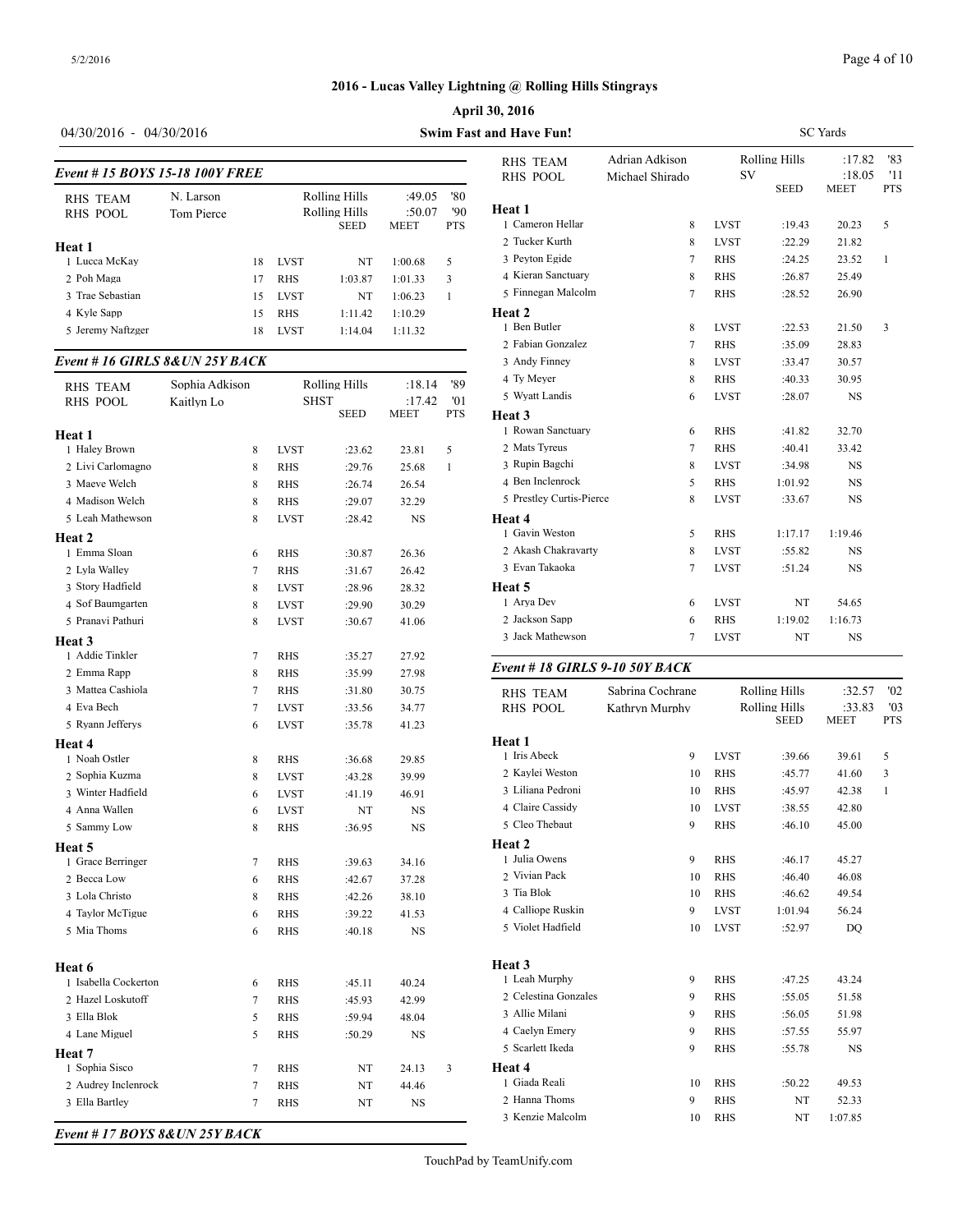| Page 5 of 10 |  |
|--------------|--|
|--------------|--|

|                                          |                           |                                     |                  |                   | <b>April 30, 2016</b>                 |            |
|------------------------------------------|---------------------------|-------------------------------------|------------------|-------------------|---------------------------------------|------------|
| 04/30/2016 - 04/30/2016                  |                           |                                     |                  |                   | <b>Swim Fast and Have Fun!</b>        |            |
| 4 Grace-May Hansen<br>9                  | RHS                       | 1:03.44                             | DQ               |                   | 1 Hayden Cordero                      |            |
| 5 Alannah Bartley<br>9                   | RHS                       | NT                                  | DQ               |                   | 2 John Brawley                        |            |
| <b>Event # 19 BOYS 9-10 50Y BACK</b>     |                           |                                     |                  |                   | 3 Emerson Coskey                      |            |
|                                          |                           |                                     |                  |                   | 4 Harrison Valdes                     |            |
| Daniel Hardman<br><b>RHS TEAM</b>        |                           | Rolling Hills<br><b>Tidal Waves</b> | :33.58<br>:33.57 | '09<br>'13        | Heat 2<br>1 Aedan Rees                |            |
| <b>RHS POOL</b><br>Finn Aune             |                           | SEED                                | MEET             | <b>PTS</b>        | 2 Colin Eilerman                      |            |
| Heat 1                                   |                           |                                     |                  |                   | 3 Josh Danziger                       |            |
| 1 Garrett Pardo                          | 10<br><b>LVST</b>         | :40.04                              | 39.79            | 5                 | 4 Christopher Parker                  |            |
| 2 Soren Jessen<br>9                      | <b>LVST</b>               | :47.64                              | 47.40            | 3                 | EX Luc Larroque                       |            |
| 3 Jake Tinkler<br>9                      | <b>RHS</b>                | :56.57                              | 51.97            | 1                 |                                       |            |
| 4 Owen Pinder<br>9                       | RHS                       | :54.12                              | DQ               |                   | Event # 22 GIRLS 13-14 50Y            |            |
| 5 Nicholas Di Pasqua<br>10               | <b>RHS</b>                | :52.01                              | NS               |                   | <b>RHS TEAM</b>                       | Jenna Dav  |
| Heat 2<br>1 Eden Abeck<br>9              | <b>LVST</b>               | :50.17                              | 49.91            |                   | <b>RHS POOL</b>                       | Kaitlyn Lo |
| 2 Hayden Biesiadecki<br>9                | <b>LVST</b>               | :51.27                              | 50.74            |                   | Heat 1                                |            |
| 3 Jack Middleton<br>9                    | <b>LVST</b>               | :51.39                              | 51.94            |                   | 1 Emilia Oblites                      |            |
| 4 Nick Carlomagno<br>9                   | RHS                       | :58.57                              | 56.26            |                   | 2 Aisling Cassidy                     |            |
| 5 Christian Ongwongsakul<br>10           | <b>RHS</b>                | 1:01.32                             | 57.46            |                   | 3 Anna Lozano                         |            |
| Heat 3                                   |                           |                                     |                  |                   | 4 Kayla Hamilton                      |            |
| 1 Max Mokelke<br>9                       | <b>LVST</b>               | :54.49                              | 58.21            |                   | EX Katie Kurth                        |            |
| 2 Aidan Brady<br>9<br>3 Nathan Beaudette | <b>RHS</b>                | 1:13.12                             | 1:03.51          |                   | <b>Event #23 BOYS 13-14 50Y</b>       |            |
| 9<br>4 Lucas Valdes<br>10                | <b>RHS</b><br><b>LVST</b> | 1:08.00<br>:58.75                   | 1:03.82<br>DQ    |                   |                                       |            |
| 5 Mason Weston<br>9                      | <b>RHS</b>                | NT                                  | DQ               |                   | <b>RHS TEAM</b><br><b>RHS POOL</b>    | Daniel Ha  |
| Heat 4                                   |                           |                                     |                  |                   |                                       | Daniel Ha  |
| 1 Joseph Riccio<br>9                     | RHS                       | NT                                  | 59.76            |                   | Heat 1                                |            |
| 2 Malhar Dev                             | 10<br><b>LVST</b>         | NT                                  | 1:02.99          |                   | 1 Tak Maga                            |            |
| 3 Ryan Raleigh                           | 10<br><b>RHS</b>          | NT                                  | 1:05.18          |                   | 2 Tanner Bortel                       |            |
| 4 Marc Helwee<br>9                       | <b>LVST</b>               | NT                                  | 1:05.21          |                   | 3 Brendan Grimshaw                    |            |
| 5 Matthew Pedroni<br>9                   | <b>RHS</b>                | NT                                  | DQ               |                   |                                       |            |
| Heat 5                                   |                           |                                     |                  |                   | Event # 24 GIRLS 15-18 50Y            |            |
| EX Dylan Larroque<br>9                   | <b>RHS</b>                | NT                                  | 57.34            |                   | <b>RHS TEAM</b>                       | Sophia Ad  |
| Event # 20 GIRLS 11-12 50Y BACK          |                           |                                     |                  |                   | <b>RHS POOL</b>                       | Erin Schlu |
| Sabrina Cochrane<br><b>RHS TEAM</b>      |                           | <b>Rolling Hills</b>                | :29.81           | '04               | Heat 1                                |            |
| <b>RHS POOL</b><br>Alvssa Lo             |                           | <b>SHST</b>                         | :30.19           | '03               | 1 Kendra Parker                       |            |
|                                          |                           | SEED                                | MEET             | PTS               | 2 Casey McKay                         |            |
| Heat 1<br>1 Maeve O'Brien<br>11          | RHS                       | :37.25                              | 36.17            | 5                 | 3 Natalie Mansergh                    |            |
| 2 Sydney Hellar<br>11                    | <b>LVST</b>               | :37.89                              | 38.50            | 3                 | <b>Event # 25 BOYS 15-18 50Y</b>      |            |
| 3 Kate Hamilton                          | <b>LVST</b><br>12         | :37.67                              | 38.76            | 1                 |                                       | Daniel Ha  |
| 4 Noelle Antongiovanni<br>11             | RHS                       | :39.42                              | 38.83            |                   | <b>RHS TEAM</b><br><b>RHS POOL</b>    | Daniel Ha  |
| 5 Logan Jones<br>11                      | RHS                       | :46.31                              | DQ               |                   |                                       |            |
| Heat 2                                   |                           |                                     |                  |                   | Heat 1                                |            |
| 1 Makena Mesenburg<br>11                 | RHS                       | :54.38                              | 1:00.17          |                   | 1 Ciaran Murphy                       |            |
| 2 Isabella Riccio<br>11                  | RHS                       | NT                                  | 1:02.31          |                   | 2 Lucca McKay                         |            |
| 3 Jessie Kamman                          | 12<br><b>LVST</b>         | NT                                  | DQ               |                   | 3 Jeremy Naftzger                     |            |
| 4 Emi Takaoka<br>11                      | <b>LVST</b>               | :40.76                              | NS               |                   | 4 Kyle Sapp                           |            |
| 5 Isabel Owens<br>11                     | RHS                       | NT                                  | NS               |                   |                                       |            |
|                                          |                           |                                     |                  |                   | <i>Event # 26 GIRLS 8&amp; UN 25.</i> |            |
| Event # 21 BOYS 11-12 50Y BACK           |                           |                                     |                  |                   | <b>RHS TEAM</b>                       | Lindsay G  |
| Daniel Hardman<br><b>RHS TEAM</b>        |                           | <b>Rolling Hills</b>                | :28.04           | '11               | <b>RHS POOL</b>                       | Casey Wu   |
| <b>RHS POOL</b><br>Daniel Hardman        |                           | Rolling Hills<br>SEED               | :29.20<br>MEET   | '11<br><b>PTS</b> |                                       |            |
| Heat 1                                   |                           |                                     |                  |                   | Heat 1<br>1 Keira Squires             |            |

| 0, 2016                          |                |             |                                     |                 |                   |
|----------------------------------|----------------|-------------|-------------------------------------|-----------------|-------------------|
| nd Have Fun!                     |                |             |                                     | <b>SC</b> Yards |                   |
| 1 Hayden Cordero                 | 11             | RHS         | :37.73                              | 37.49           | 5                 |
| 2 John Brawley                   | 11             | <b>RHS</b>  | :47.29                              | 44.44           |                   |
| 3 Emerson Coskey                 | 11             | <b>LVST</b> | :45.37                              | 45.99           | $\mathbf{1}$      |
| 4 Harrison Valdes                | 12             | <b>LVST</b> | :45.32                              | 46.68           |                   |
| Heat 2                           |                |             |                                     |                 |                   |
| 1 Aedan Rees                     | 12             | RHS         | NT                                  | 42.57           | 3                 |
| 2 Colin Eilerman                 | 11             | RHS         | :45.58                              | 43.13           |                   |
| 3 Josh Danziger                  | 11             | <b>RHS</b>  | 1:00.60                             | 56.48           |                   |
| 4 Christopher Parker             | 11             | <b>LVST</b> | :51.47                              | 58.99           |                   |
| <b>EX</b> Luc Larroque           | 12             | RHS         | NT                                  | 33.39           |                   |
| Event # 22 GIRLS 13-14 50Y BACK  |                |             |                                     |                 |                   |
| <b>RHS TEAM</b>                  | Jenna Dawson   |             | <b>Rolling Hills</b>                | :30.18          | 04                |
| <b>RHS POOL</b>                  | Kaitlyn Lo     |             | <b>SHST</b>                         | :29.18          | '06               |
|                                  |                |             | <b>SEED</b>                         | MEET            | <b>PTS</b>        |
| Heat 1                           |                |             |                                     |                 |                   |
| 1 Emilia Oblites                 | 13             | <b>RHS</b>  | :37.29                              | 36.28           | 5                 |
| 2 Aisling Cassidy                | 14             | <b>LVST</b> | :38.69                              | 37.43           | 3                 |
| 3 Anna Lozano                    | 13             | RHS         | :39.42                              | 38.92           | 1                 |
| 4 Kayla Hamilton                 | 14             | <b>RHS</b>  | NT                                  | 44.40           |                   |
| EX Katie Kurth                   | 12             | <b>LVST</b> | NT                                  | 43.42           |                   |
| Event # 23 BOYS 13-14 50Y BACK   |                |             |                                     |                 |                   |
| <b>RHS TEAM</b>                  | Daniel Hardman |             | <b>Rolling Hills</b>                | :26.20          | '13               |
| <b>RHS POOL</b>                  | Daniel Hardman |             | <b>Rolling Hills</b><br><b>SEED</b> | :26.20<br>MEET  | '13<br><b>PTS</b> |
| Heat 1                           |                |             |                                     |                 |                   |
| 1 Tak Maga                       | 13             | RHS         | NT                                  | 34.04           | 5                 |
| 2 Tanner Bortel                  | 11             | LVST        | NT                                  | 41.76           | 3                 |
| 3 Brendan Grimshaw               | 13             | <b>RHS</b>  | :42.81                              | 42.77           | 1                 |
| Event # 24 GIRLS 15-18 50Y BACK  |                |             |                                     |                 |                   |
|                                  |                |             |                                     |                 |                   |
| <b>RHS TEAM</b>                  | Sophia Adkison |             | Rolling Hills                       | :29.76          | '97               |
| <b>RHS POOL</b>                  | Erin Schlueter |             | Scott Valley<br><b>SEED</b>         | :29.59<br>MEET  | '07<br>PTS        |
| Heat 1                           |                |             |                                     |                 |                   |
| 1 Kendra Parker                  | 14             | LVST        | :37.69                              | 37.84           | 5                 |
| 2 Casey McKay                    | 14             | <b>LVST</b> | NT                                  | 42.74           | 3                 |
| 3 Natalie Mansergh               | 16             | RHS         | :40.30                              | NS              |                   |
|                                  |                |             |                                     |                 |                   |
| Event # 25 BOYS 15-18 50Y BACK   |                |             |                                     |                 |                   |
| <b>RHS TEAM</b>                  | Daniel Hardman |             | <b>Rolling Hills</b>                | :25.41          | '14               |
| <b>RHS POOL</b>                  | Daniel Hardman |             | <b>Rolling Hills</b>                | :25.41          | '14               |
|                                  |                |             | <b>SEED</b>                         | MEET            | PTS               |
| Heat 1                           |                |             |                                     |                 |                   |
| 1 Ciaran Murphy                  | 18             | <b>LVST</b> | NT                                  | 32.36           | 5                 |
| 2 Lucca McKay                    | 18             | LVST        | NT                                  | 35.11           | 3                 |
| 3 Jeremy Naftzger                | 18             | LVST        | :37.12                              | 38.56           |                   |
| 4 Kyle Sapp                      | 15             | RHS         | :42.75                              | 41.14           | 1                 |
|                                  |                |             |                                     |                 |                   |
| Event # 26 GIRLS 8&UN 25Y BREAST |                |             |                                     |                 |                   |
| RHS TEAM                         | Lindsay George |             | <b>Rolling Hills</b>                | :20.25          | '87               |
| <b>RHS POOL</b>                  | Casey Wunsch   |             | MarinWood                           | :20.04          | '95               |
|                                  |                |             | SEED                                | MEET            | PTS               |
| Heat 1                           |                |             |                                     |                 |                   |
| 1 Keira Squires                  | 8              | RHS         | :24.67                              | 22.92           | 5                 |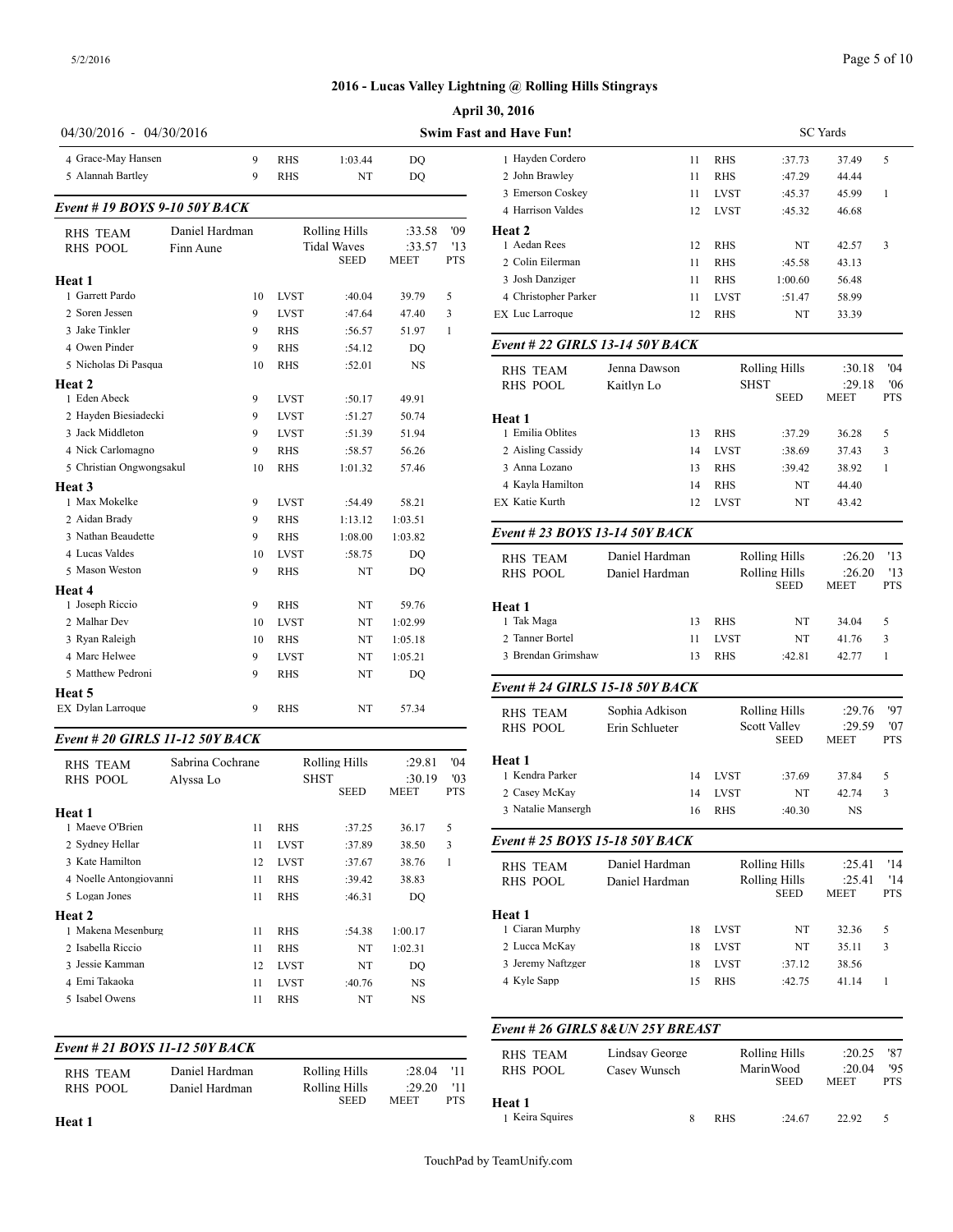|                                  |               |   |             |               |                |                   | April 30, 2016                   |                     |             |                               |                           |                |
|----------------------------------|---------------|---|-------------|---------------|----------------|-------------------|----------------------------------|---------------------|-------------|-------------------------------|---------------------------|----------------|
| 04/30/2016 - 04/30/2016          |               |   |             |               |                |                   | <b>Swim Fast and Have Fun!</b>   |                     |             |                               | <b>SC</b> Yards           |                |
| 2 Valerie Mansinne               |               | 8 | <b>LVST</b> | :25.54        | 23.24          | 3                 |                                  |                     |             |                               |                           |                |
| 3 Emma Rapp                      |               | 8 | <b>RHS</b>  | :36.64        | 27.81          | 1                 | Event # 28 GIRLS 9-10 50Y BREAST |                     |             |                               |                           |                |
| 4 Yo Yo Stone                    |               | 8 | <b>LVST</b> | :29.68        | 29.50          |                   | <b>RHS TEAM</b>                  | Allie Middleton     |             | Rolling Hills                 | :37.41                    | '02            |
| 5 Mattea Cashiola                |               | 7 | <b>RHS</b>  | :34.72        | 33.10          |                   | <b>RHS POOL</b>                  | Madison Livingstone |             | <b>SHST</b>                   | :37.27                    | '04            |
| Heat 2                           |               |   |             |               |                |                   |                                  |                     |             | <b>SEED</b>                   | <b>MEET</b>               | <b>PTS</b>     |
| 1 Sof Baumgarten                 |               | 8 | <b>LVST</b> | :29.70        | 31.00          |                   | Heat 1                           |                     |             |                               |                           |                |
| 2 Eva Bech                       |               | 7 | <b>LVST</b> | :33.42        | 32.38          |                   | 1 Lexie Fox                      | 10                  | <b>RHS</b>  | :48.12                        | 45.42                     | 5              |
| 3 Sophie Small                   |               | 8 | <b>RHS</b>  | :38.22        | 35.88          |                   | 2 Alivia Etcheber                | 10                  | <b>RHS</b>  | :48.42                        | 45.56                     | 3              |
| <b>EX Elizabeth Contreras</b>    |               | 6 | <b>RHS</b>  | NT            | 46.88          |                   | 3 Iris Abeck                     | 9                   | <b>LVST</b> | :47.17                        | 47.27                     | $\overline{1}$ |
| 5 Story Hadfield                 |               | 8 | <b>LVST</b> | :32.38        | DQ             |                   | 4 Amelia Hughes                  | 10                  | <b>RHS</b>  | :51.02                        | 47.41                     |                |
| Heat 3                           |               |   |             |               |                |                   | 5 Claire Cassidy                 | 10                  | <b>LVST</b> | :46.69                        | 47.63                     |                |
| 1 Cate Eilerman                  |               | 6 | <b>RHS</b>  | :39.10        | 30.76          |                   | Heat 2                           |                     |             |                               |                           |                |
| 2 Sadie Messick                  |               | 7 | <b>LVST</b> | :33.78        | 33.40          |                   | 1 Julia Owens                    | 9                   | <b>RHS</b>  | :54.84                        | 49.65                     |                |
| 3 Hannah Shoup                   |               | 6 | <b>LVST</b> | :35.83        | 33.64          |                   | 2 Kaylei Weston                  | 10                  | <b>RHS</b>  | :57.97                        | 55.01                     |                |
| 4 Isabella Cockerton             |               | 6 | <b>RHS</b>  | :40.64        | 39.33          |                   | 3 Tara O'Brien                   | 9                   | <b>LVST</b> | 1:01.08                       | 1:01.16                   |                |
| 5 Rosalie Chi                    |               | 6 | <b>RHS</b>  | :39.57        | 43.77          |                   | 4 Violet Hadfield                | 10                  | <b>LVST</b> | 1:05.85                       | 1:06.80                   |                |
| Heat 4                           |               |   |             |               |                |                   | 5 Calliope Ruskin                | 9                   | <b>LVST</b> | 1:02.30                       | DQ                        |                |
| 1 Pranavi Pathuri                |               | 8 | <b>LVST</b> | :37.58        | 33.67          |                   | Heat 3                           |                     |             |                               |                           |                |
| 2 Julia MacDonald                |               | 7 | <b>RHS</b>  | NT            | 35.42          |                   | 1 Daniella Sebastian             | 9                   | <b>LVST</b> | NT                            | 52.89                     |                |
| 3 Addie Tinkler                  |               | 7 | <b>RHS</b>  | :41.74        | 37.93          |                   | 2 Tia Blok                       | 10                  | <b>RHS</b>  | :58.11                        | 53.66                     |                |
| 4 Sophia Kuzma                   |               | 8 | <b>LVST</b> | :41.79        | 38.96          |                   | 3 Allie Milani                   | 9                   | <b>RHS</b>  | 1:01.67                       | 1:00.07                   |                |
| 5 Noah Ostler                    |               | 8 | <b>RHS</b>  | :45.48        | 44.49          |                   | 4 Caelyn Emery                   | 9                   | <b>RHS</b>  | 1:05.14                       | 1:04.75                   |                |
| Heat 5                           |               |   |             |               |                |                   | 5 Stella Emerick                 | 10                  | <b>LVST</b> | 1:17.67                       | DQ                        |                |
| 1 Winter Hadfield                |               | 6 | <b>LVST</b> | :44.41        | 40.27          |                   | Heat 4                           |                     |             |                               |                           |                |
| 2 Lyla Walley                    |               | 7 | <b>RHS</b>  | :46.87        | 41.38          |                   | 1 Celestina Gonzales             | 9                   | <b>RHS</b>  | NT                            | 52.49                     |                |
| 3 Taylor McTigue                 |               | 6 | <b>RHS</b>  | :50.37        | 47.49          |                   | 2 Hanna Thoms                    | 9                   | <b>RHS</b>  | NT                            | 55.51                     |                |
| 4 Hazel Loskutoff                |               | 7 | <b>RHS</b>  | :55.89        | 49.26          |                   | 3 Kelsang Haroldsen              | 9                   | <b>RHS</b>  | NT                            | 57.67                     |                |
| 5 Anna Wallen                    |               | 6 | <b>LVST</b> | :49.48        | 49.62          |                   | 4 Grace-May Hansen               | 9                   | <b>RHS</b>  | 1:21.76                       | 1:09.69                   |                |
| Heat 6                           |               |   |             |               |                |                   | 5 Sahasra Kalluri                | 9                   | <b>LVST</b> | 1:49.89                       | NS                        |                |
| 1 Maggie McCall                  |               | 7 | <b>RHS</b>  | NT            | 38.98          |                   | Heat 5                           |                     |             |                               |                           |                |
| 2 Sophia Sisco                   |               | 7 | RHS         | NT            | 41.30          |                   | 1 Lindsey Ross                   | 10                  | <b>RHS</b>  | NT                            | 55.39                     |                |
| 3 Damen Heath                    |               | 7 | <b>RHS</b>  | NT            | 43.43          |                   | 2 Giada Reali                    | 10                  | <b>RHS</b>  | 1:02.01                       | 55.66                     |                |
| 4 Eden Zoeckler                  |               | 7 | <b>RHS</b>  | NT            | 56.19          |                   | 3 Alannah Bartley                | 9                   | <b>RHS</b>  | NT                            | DQ                        |                |
| 5 Ella Bartley                   |               | 7 | <b>RHS</b>  | NT            | NS             |                   | 4 Siana Meisel                   | 9                   | <b>RHS</b>  | NT                            | DQ                        |                |
| Event # 27 BOYS 8& UN 25Y BREAST |               |   |             |               |                |                   | Event # 29 BOYS 9-10 50Y BREAST  |                     |             |                               |                           |                |
| <b>RHS TEAM</b>                  | M. Thompson   |   |             | Rolling Hills | :20.11         | '79               | <b>RHS TEAM</b>                  | M. Thompson         |             | Rolling Hills                 | :38.17                    | '81            |
| RHS POOL                         | Steffan Venne |   |             | SHST<br>SEED  | :19.73<br>MEET | '09<br><b>PTS</b> | RHS POOL                         | Zachary McIntyre    |             | Novato Riptide<br><b>SEED</b> | :36.08 '13<br><b>MEET</b> | PTS            |
| Heat 1                           |               |   |             |               |                |                   | Heat 1                           |                     |             |                               |                           |                |
| 1 Cameron Hellar                 |               | 8 | <b>LVST</b> | :22.58        | 22.14          | 5                 | 1 David Finney                   | 10                  | <b>LVST</b> | :41.11                        | 40.70                     | 5              |
| 2 Peyton Egide                   |               | 7 | <b>RHS</b>  | :25.01        | 23.99          | $\overline{3}$    | 2 Garrett Pardo                  | 10                  | <b>LVST</b> | :41.11                        | 42.04                     | 3              |
| 3 Kieran Sanctuary               |               | 8 | <b>RHS</b>  | :29.17        | 29.09          | -1                | 3 Vaughn Miguel                  | 9                   | <b>RHS</b>  | :53.62                        | 48.20                     | -1             |
| 4 Mats Tyreus                    |               | 7 | <b>RHS</b>  | :39.48        | 39.67          |                   | 4 Owen Pinder                    | 9                   | RHS         | 1:02.47                       | 58.97                     |                |
| 5 Ben McConnell                  |               | 8 | LVST        | :27.28        | DQ             |                   | 5 Marcus Proksch                 | 9                   | <b>RHS</b>  | 1:02.15                       | DQ                        |                |
| Heat 2                           |               |   |             |               |                |                   | Heat 2                           |                     |             |                               |                           |                |
| 1 Andy Finney                    |               | 8 | <b>LVST</b> | :30.92        | 29.72          |                   | 1 Eli Messick                    | 10                  | <b>LVST</b> | :55.76                        | 52.69                     |                |
| 2 Hunter Robertson               |               | 8 | <b>LVST</b> | :28.77        | 30.01          |                   | 2 Jake Tinkler                   | 9                   | <b>RHS</b>  | 1:04.62                       | 58.59                     |                |
| 3 Jack Mathewson                 |               | 7 | LVST        | :35.80        | 34.67          |                   | 3 Thomas Middleton               | 10                  | <b>LVST</b> | 1:00.95                       | 1:00.10                   |                |
| 4 Fabian Gonzalez                |               | 7 | <b>RHS</b>  | :43.13        | 36.31          |                   | 4 Soren Jessen                   | 9                   | <b>LVST</b> | :57.14                        | 1:01.12                   |                |
| 5 Rowan Sanctuary                |               | 6 | RHS         | NT            | DQ             |                   | 5 Nicholas Di Pasqua             | 10                  | RHS         | 1:03.53                       | NS                        |                |
| Heat 3                           |               |   |             |               |                |                   | Heat 3                           |                     |             |                               |                           |                |
| 1 Jack Hansen                    |               | 8 | <b>LVST</b> | :37.15        | 34.21          |                   | 1 Jack Middleton                 | 9                   | <b>LVST</b> | 1:05.61                       | 1:01.12                   |                |
| 2 Cole Robertson                 |               | 6 | <b>LVST</b> | :45.28        | 39.82          |                   | 2 Charlie Nau                    | 10                  | <b>LVST</b> | 1:04.65                       | 1:04.17                   |                |
| 3 Jack Sloan                     |               | 8 | <b>RHS</b>  | NT            | 41.18          |                   | 3 Christian Ongwongsakul         | 10                  | RHS         | 1:11.00                       | 1:04.51                   |                |

TouchPad by TeamUnify.com

 Ryan Raleigh 10 RHS 1:17.69 DQ Nathan Beaudette 9 RHS 1:13.68 DQ

4 Logan Miles 8 LVST :42.36 42.69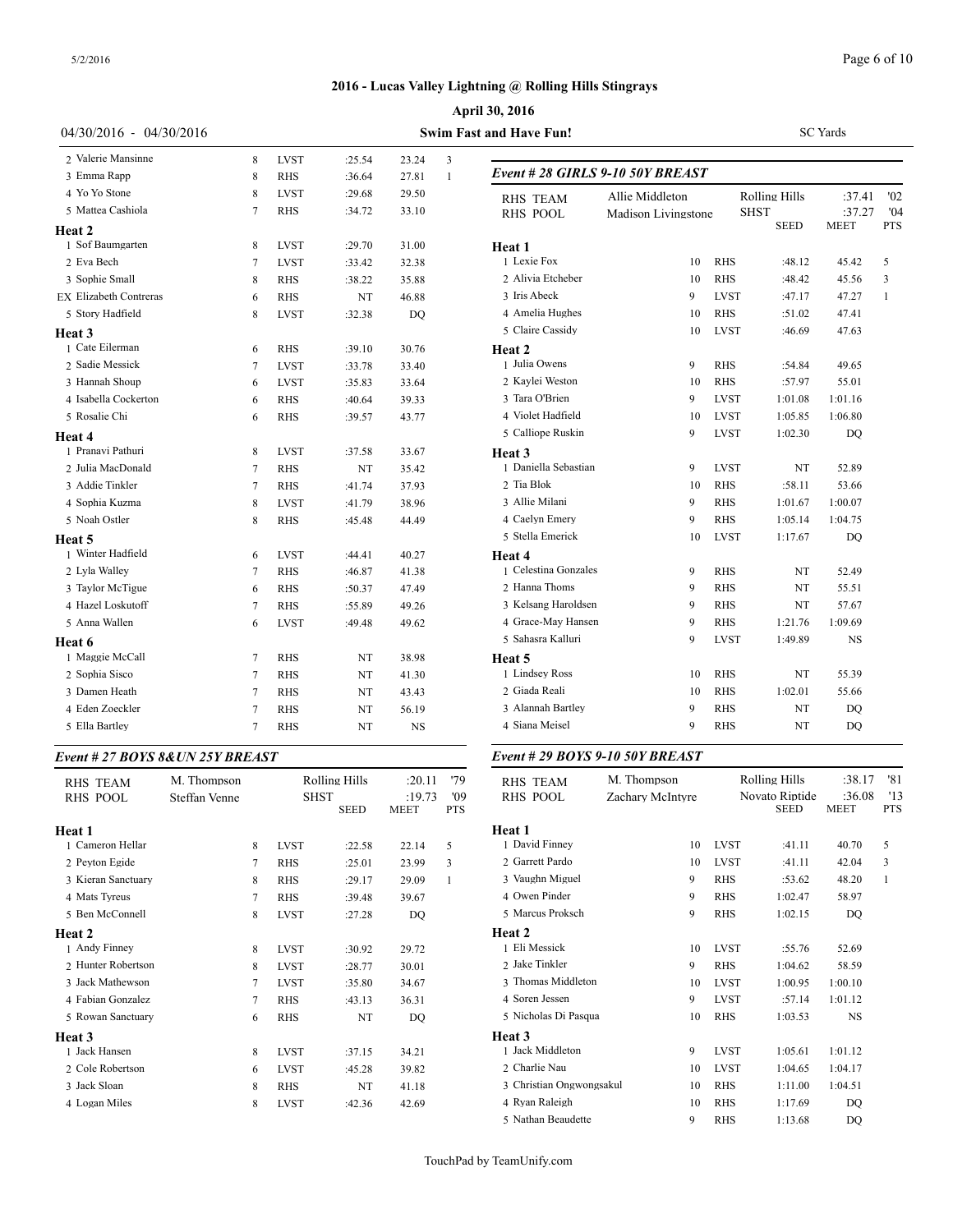|                                   |                   |          |                          |                      |                       |                   | April 30, 2016                     |                         |
|-----------------------------------|-------------------|----------|--------------------------|----------------------|-----------------------|-------------------|------------------------------------|-------------------------|
| 04/30/2016 - 04/30/2016           |                   |          |                          |                      |                       |                   | <b>Swim Fast and Have Fun!</b>     |                         |
| Heat 4                            |                   |          |                          |                      |                       |                   | Event # 33 BOYS 13-14 50Y          |                         |
| 1 Vinnie Etcheber                 |                   | 9        | <b>RHS</b>               | NT                   | 52.50                 |                   | <b>RHS TEAM</b>                    | Doug Will               |
| 2 Max Mokelke                     |                   | 9        | <b>LVST</b>              | 1:09.67              | 1:07.69               |                   | <b>RHS POOL</b>                    | Cullen He               |
| 3 Lucas Valdes                    |                   | 10       | <b>LVST</b>              | 1:06.41              | 1:07.74               |                   |                                    |                         |
| EX Matthew Pedroni                |                   | 9        | <b>RHS</b>               | NT                   | DO                    |                   | Heat 1                             |                         |
| 5 Mason Weston                    |                   | 9        | <b>RHS</b>               | NT                   | <b>NS</b>             |                   | 1 Owen Parker                      |                         |
| Event # 30 GIRLS 11-12 50Y BREAST |                   |          |                          |                      |                       |                   | 2 Tak Maga<br>3 Brendan Grimshaw   |                         |
| <b>RHS TEAM</b>                   | Allie Middleton   |          |                          | <b>Rolling Hills</b> | :33.42                | '04               | 4 Tanner Bortel                    |                         |
| <b>RHS POOL</b>                   | <b>Annie Yoss</b> |          | <b>SHST</b>              | <b>SEED</b>          | :34.30<br><b>MEET</b> | '04<br><b>PTS</b> | Event # 34 GIRLS 15-18 50Y         |                         |
| Heat 1<br>1 Jenna Miller          |                   | 11       | <b>LVST</b>              | :44.02               | 44.20                 | 5                 | <b>RHS TEAM</b><br><b>RHS POOL</b> | Kerry Bei<br>L. Mitchel |
| 2 Noelle Antongiovanni            |                   | 11       | <b>RHS</b>               | :49.95               | 47.35                 | 3                 |                                    |                         |
| 3 Annelies Pieters-Kwiers         |                   | 12       | <b>RHS</b>               | :53.18               | 49.68                 | $\mathbf{1}$      | Heat 1                             |                         |
| 4 Logan Jones                     |                   | 11       | <b>RHS</b>               | :56.20               | 56.19                 |                   | 1 Casey McKay                      |                         |
| 5 Zoe Jaros                       |                   | 11       | <b>LVST</b>              | NT                   | DO                    |                   | 2 Natalie Mansergh                 |                         |
| Heat 2<br>1 Maike Mieritz         |                   |          |                          |                      |                       |                   | Event #35 BOYS 15-18 50Y           |                         |
| 2 Makena Mesenburg                |                   | 12<br>11 | <b>RHS</b><br><b>RHS</b> | NT<br>1:00.35        | 50.34<br>1:00.15      |                   |                                    |                         |
| 3 Isabel Owens                    |                   | 11       | <b>RHS</b>               | NT                   | <b>NS</b>             |                   | <b>RHS TEAM</b><br><b>RHS POOL</b> | S. Cooper<br>Jeff Weste |
| Event # 31 BOYS 11-12 50Y BREAST  |                   |          |                          |                      |                       |                   | Heat 1                             |                         |
| <b>RHS TEAM</b>                   | Nathan Luis       |          |                          | Rolling Hills        | :31.20                | '14               | 1 Poh Maga                         |                         |
| RHS POOL                          | Doug Williams     |          |                          | Rolling Hills        | :32.06                | '02               | 2 Trae Sebastian                   |                         |
|                                   |                   |          |                          | <b>SEED</b>          | <b>MEET</b>           | <b>PTS</b>        | 3 Kyle Sapp                        |                         |
| Heat 1<br>1 Kylar Flynn           |                   | 12       | <b>LVST</b>              | :38.27               | 36.46                 | 5                 | Event # 36 GIRLS 8& UN 251         |                         |
| 2 Hayden Cordero                  |                   | 11       | <b>RHS</b>               | :40.20               | 39.29                 | 3                 |                                    | Sabrina C               |
| 3 Trevor Fox                      |                   | 12       | <b>RHS</b>               | :42.05               | 41.69                 | $\mathbf{1}$      | <b>RHS TEAM</b><br><b>RHS POOL</b> | Kaitlyn Lo              |
| 4 James Gravelle                  |                   | 11       | <b>LVST</b>              | :44.01               | 42.85                 |                   |                                    |                         |
| 5 Zachary Matsumoto               |                   | 11       | <b>RHS</b>               | :49.22               | 48.12                 |                   | Heat 1                             |                         |
| Heat 2                            |                   |          |                          |                      |                       |                   | 1 Valerie Mansinne                 |                         |
| 1 Byron Finley                    |                   | 11       | <b>LVST</b>              | :45.82               | 44.89                 |                   | 2 Keira Squires                    |                         |
| 2 John Brawley                    |                   | 11       | <b>RHS</b>               | :49.23               | 48.33                 |                   | 3 Haley Brown                      |                         |
| 3 Adam Perdriel                   |                   | 12       | <b>RHS</b>               | :51.42               | 52.64                 |                   | 4 Madison Welch                    |                         |
| 4 Duncan Stilson                  |                   | 11       | <b>LVST</b>              | :54.78               | 54.21                 |                   | 5 Reese Cordero                    |                         |
| 5 Emerson Coskey                  |                   | 11       | <b>LVST</b>              | :59.28               | 1:04.40               |                   | Heat 2                             |                         |
| Heat 3                            |                   |          |                          |                      |                       |                   | 1 Yo Yo Stone                      |                         |
|                                   |                   |          |                          |                      |                       |                   |                                    |                         |

| 1 Byron Finley                    | 11              | <b>LVST</b> | :45.82  | 44.89   | 2 Keira Squires  |
|-----------------------------------|-----------------|-------------|---------|---------|------------------|
| 2 John Brawley                    | 11              | <b>RHS</b>  | :49.23  | 48.33   | 3 Haley Brown    |
| 3 Adam Perdriel                   | 12              | <b>RHS</b>  | : 51.42 | 52.64   | 4 Madison Welc   |
| 4 Duncan Stilson                  | 11              | <b>LVST</b> | :54.78  | 54.21   | 5 Reese Cordero  |
| 5 Emerson Coskev                  | 11              | <b>LVST</b> | :59.28  | 1:04.40 | Heat 2           |
| <b>Heat 3</b>                     |                 |             |         |         | 1 Yo Yo Stone    |
| 1 Amos Blanchard                  | 12              | <b>RHS</b>  | NT      | 47.99   | 2 Emma Sloan     |
| 2 Colin Eilerman                  | 11              | <b>RHS</b>  | :52.27  | 50.94   | 3 Cate Eilerman  |
| 3 Jackson Goodrich                | 11              | <b>RHS</b>  | :57.66  | 57.07   | 4 Ryann Jeffery: |
| 4 Josh Danziger                   | 11              | <b>RHS</b>  | 1:00.54 | 58.38   | 5 Gianna Tar     |
| 5 Daniel Buckley                  | 11              | <b>LVST</b> | :59.90  | DO      | Heat 3           |
|                                   |                 |             |         |         | 1 Mattea Cashic  |
| Event # 32 GIRLS 13-14 50Y BREAST | 2 Grace Berring |             |         |         |                  |
|                                   |                 |             |         |         | a Long Missel    |

| <b>RHS TEAM</b>   | S. Laudenslager |    |             | Rolling Hills | :32.90                | '76               | 3 Lane Miguel    |
|-------------------|-----------------|----|-------------|---------------|-----------------------|-------------------|------------------|
| RHS POOL          | Elena Alvarez   |    | <b>SHST</b> | <b>SEED</b>   | :33.03<br><b>MEET</b> | '01<br><b>PTS</b> | Event # $37 BOY$ |
| Heat 1            |                 |    |             |               |                       |                   | RHS TEAM         |
| 1 Maya McAuley    |                 | 13 | <b>RHS</b>  | :39.74        | 38.29                 | 5                 | <b>RHS POOL</b>  |
| 2 Aisling Cassidy |                 | 14 | <b>LVST</b> | :44.25        | 41.82                 | 3                 |                  |
| 3 Sadie Ikeda     |                 | 13 | <b>RHS</b>  | :48.09        | 47.74                 |                   | Heat 1           |
| EX Katie Kurth    |                 | 12 | <b>LVST</b> | NT            | 46.82                 |                   | 1 Tucker Kurth   |
| 5 Laura Gravelle  |                 | 13 | <b>LVST</b> | :37.37        | DO                    |                   | 2 Ben Butler     |
|                   |                 |    |             |               |                       |                   |                  |

| st and Have Fun!                 |                  |                   |             |                      | <b>SC</b> Yards       |                   |
|----------------------------------|------------------|-------------------|-------------|----------------------|-----------------------|-------------------|
| Event # 33 BOYS 13-14 50Y BREAST |                  |                   |             |                      |                       |                   |
| <b>RHS TEAM</b>                  | Doug Williams    |                   |             | <b>Rolling Hills</b> | :30.07                | '03               |
| <b>RHS POOL</b>                  | Cullen Hennessy  |                   | SHST        | <b>SEED</b>          | :30.67<br><b>MEET</b> | '03<br><b>PTS</b> |
| <b>Heat 1</b>                    |                  |                   |             |                      |                       |                   |
| 1 Owen Parker                    |                  | 13<br><b>LVST</b> |             | :38.67               | 38.63                 | 5                 |
| 2 Tak Maga                       |                  | <b>RHS</b><br>13  |             | :39.03               | 39.82                 | 3                 |
| 3 Brendan Grimshaw               |                  | 13<br><b>RHS</b>  |             | :46.16               | 44.15                 | $\mathbf{1}$      |
| 4 Tanner Bortel                  | 11               | <b>LVST</b>       |             | NT                   | 52.44                 |                   |
| Event #34 GIRLS 15-18 50Y BREAST |                  |                   |             |                      |                       |                   |
| <b>RHS TEAM</b>                  | Kerry Beissman   |                   |             | <b>Rolling Hills</b> | :33.45                | '86               |
| <b>RHS POOL</b>                  | L. Mitchell      |                   |             | Marin Wood           | :32.29                | '87               |
|                                  |                  |                   |             | <b>SEED</b>          | MEET                  |                   |
| Heat 1<br>1 Casey McKay          |                  | 14<br><b>LVST</b> |             |                      |                       |                   |
| 2 Natalie Mansergh               |                  |                   |             | NT                   | NS                    |                   |
|                                  |                  | 16<br><b>RHS</b>  |             | :43.97               | NS                    |                   |
| Event #35 BOYS 15-18 50Y BREAST  |                  |                   |             |                      |                       |                   |
| <b>RHS TEAM</b>                  | S. Cooper        |                   |             | <b>Rolling Hills</b> | :28.97                | '83               |
| <b>RHS POOL</b>                  | Jeff Wester      |                   |             | Lucas Valley         | :28.97                | '01               |
|                                  |                  |                   |             | <b>SEED</b>          | MEET                  | <b>PTS</b>        |
| Heat 1                           |                  |                   |             |                      |                       |                   |
| 1 Poh Maga                       |                  | 17<br><b>RHS</b>  |             | :37.45               | 38.38                 | 5                 |
| 2 Trae Sebastian                 |                  | 15<br><b>LVST</b> |             | NT                   | 40.86                 | 3                 |
| 3 Kyle Sapp                      |                  | 15<br><b>RHS</b>  |             | :45.76               | 46.24                 | $\mathbf{1}$      |
| Event #36 GIRLS 8&UN 25Y FLY     |                  |                   |             |                      |                       |                   |
| <b>RHS TEAM</b>                  | Sabrina Cochrane |                   |             | Rolling Hills        | :16.78                | '00               |
| <b>RHS POOL</b>                  | Kaitlyn Lo       |                   | <b>SHST</b> |                      | :15.72                | '01               |
|                                  |                  |                   |             | <b>SEED</b>          | <b>MEET</b>           | <b>PTS</b>        |
| <b>Heat 1</b>                    |                  |                   |             |                      |                       |                   |
| 1 Valerie Mansinne               | 8                | <b>LVST</b>       |             | :22.45               | 21.39                 | 5                 |
| 2 Keira Squires                  | 8                | <b>RHS</b>        |             | :24.21               | 21.86                 | 3                 |
| 3 Haley Brown                    | 8                | <b>LVST</b>       |             | : 23.34              | 21.90                 | $\mathbf{1}$      |
| 4 Madison Welch                  | 8                | <b>RHS</b>        |             | :29.27               | 29.73                 |                   |
| 5 Reese Cordero                  | 7                | <b>RHS</b>        |             | :27.72               | DO                    |                   |
| Heat 2                           |                  |                   |             |                      |                       |                   |
| 1 Yo Yo Stone                    | 8                | <b>LVST</b>       |             | :28.14               | 26.52                 |                   |
| 2 Emma Sloan                     | 6                | <b>RHS</b>        |             | :33.63               | 27.91                 |                   |
| 3 Cate Eilerman                  | 6                | <b>RHS</b>        |             | :39.31               | 29.94                 |                   |
| 4 Ryann Jefferys                 | 6                | <b>LVST</b>       |             | :37.67               | DQ                    |                   |
| 5 Gianna Tar                     | 7                | <b>LVST</b>       |             | NT                   | NS                    |                   |
| Heat 3                           |                  |                   |             |                      |                       |                   |
| 1 Mattea Cashiola                | 7                | <b>RHS</b>        |             | NT                   | 34.84                 |                   |
| 2 Grace Berringer                | 7                | <b>RHS</b>        |             | :42.12               | 39.68                 |                   |
| 3 Lane Miguel                    | 5                | RHS               |             | :59.70               | 53.01                 |                   |
| Event # 37 BOYS 8& UN 25Y FLY    |                  |                   |             |                      |                       |                   |
| <b>RHS TEAM</b>                  | Adrian Adkison   |                   |             | <b>Rolling Hills</b> | :15.00                | '93               |
| <b>RHS POOL</b>                  | Adrian Adkison   |                   |             | <b>Rolling Hills</b> | :15.08                | '93               |
|                                  |                  |                   |             | <b>SEED</b>          | MEET                  | <b>PTS</b>        |
| Heat 1                           |                  |                   |             |                      |                       |                   |
| 1 Tucker Kurth                   | 8                | LVST              |             | :19.10               | 18.75                 | 5                 |
| 2 Ben Butler                     | 8                | LVST              |             | :19.80               | 19.57                 | 3                 |
| 3 Ty Meyer                       | 8                | RHS               |             | :38.66               | 32.11                 | $\mathbf{1}$      |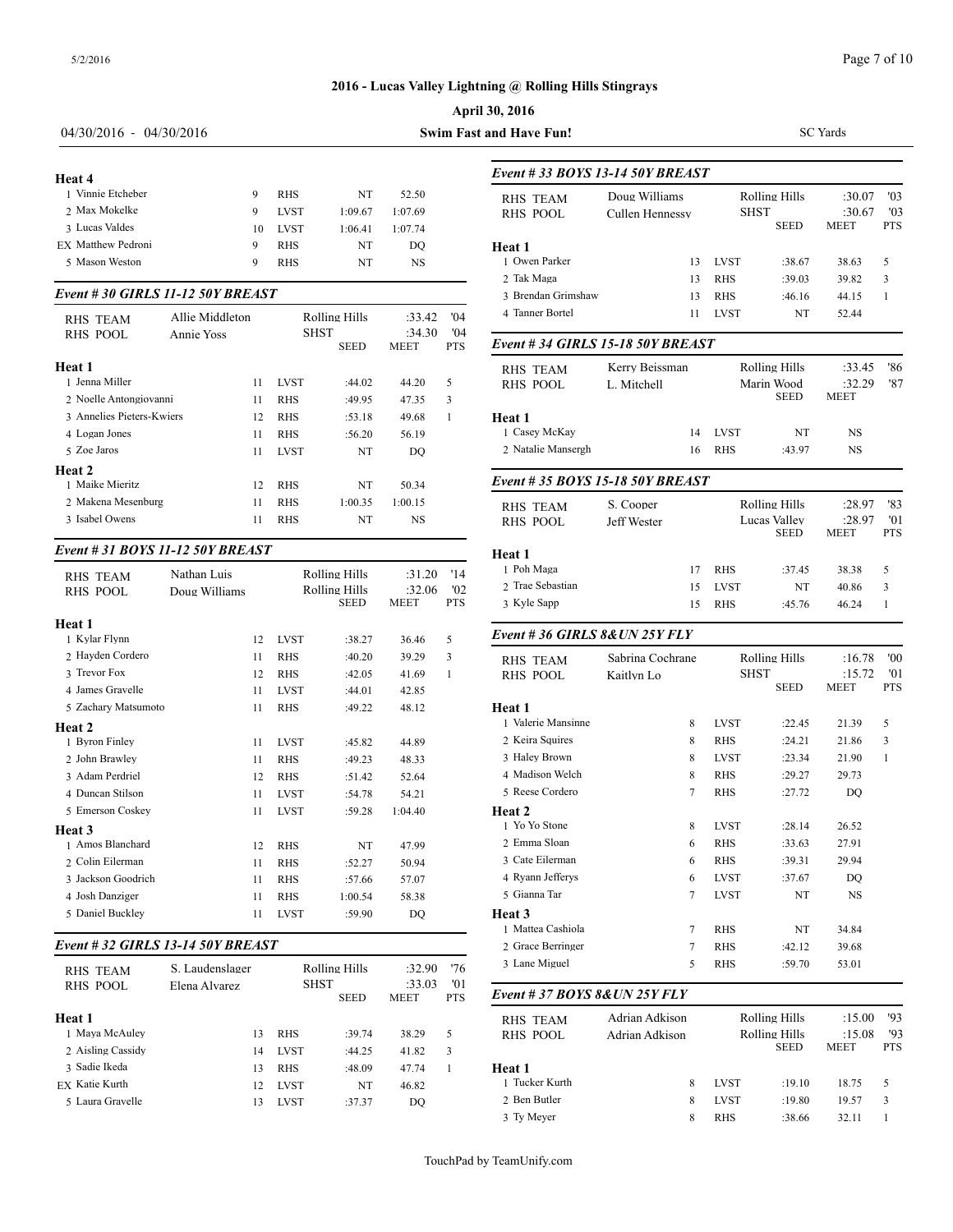|                                   |                  |              |                      |                  |              | <b>April 30, 2016</b>                |                      |
|-----------------------------------|------------------|--------------|----------------------|------------------|--------------|--------------------------------------|----------------------|
| 04/30/2016 - 04/30/2016           |                  |              |                      |                  |              | <b>Swim Fast and Have Fun!</b>       |                      |
| 4 Wyatt Landis                    | 6                | <b>LVST</b>  | :28.21               | NS               |              |                                      |                      |
| Heat 2                            |                  |              |                      |                  |              | Event # 42 GIRLS 13-14 50Y           |                      |
| 1 Ben McConnell                   | 8                | <b>LVST</b>  | :30.23               | 29.05            |              | <b>RHS TEAM</b>                      | Ashley Sa            |
| 2 Logan Miles                     | 8                | <b>LVST</b>  | :42.94               | 37.07            |              | <b>RHS POOL</b>                      | Elena Alva           |
| 3 Jack Hansen                     | 8                | <b>LVST</b>  | :38.93               | DQ               |              |                                      |                      |
|                                   |                  |              |                      |                  |              | Heat 1                               |                      |
| Event #38 GIRLS 9-10 50Y FLY      |                  |              |                      |                  |              | 1 Laura Gravelle<br>2 Brooke Cordero |                      |
|                                   |                  |              |                      |                  |              | 3 Sadie Ikeda                        |                      |
| RHS TEAM<br><b>RHS POOL</b>       | Sabrina Cochrane | <b>SHST</b>  | Rolling Hills        | :31.12<br>:31.42 | '02<br>'09   | 4 Anna Lozano                        |                      |
|                                   | Alexa Harrison   |              | <b>SEED</b>          | <b>MEET</b>      | <b>PTS</b>   | 5 Kayla Hamilton                     |                      |
| Heat 1                            |                  |              |                      |                  |              |                                      |                      |
| 1 Liliana Pedroni                 | 10               | <b>RHS</b>   | :45.39               | 41.81            | 5            | <b>Event # 43 BOYS 13-14 50Y</b>     |                      |
| 2 Daniella Sebastian              | 9                | <b>LVST</b>  | NT                   | 42.82            | 3            | <b>RHS TEAM</b>                      | Daniel Ha            |
| 3 Cleo Thebaut                    | 9                | RHS          | :49.45               | 46.73            | 1            | RHS POOL                             | Daniel Ha            |
| 4 Kelsang Haroldsen               | 9                | RHS          | NT                   | 58.60            |              |                                      |                      |
| 5 Scarlett Ikeda                  | 9                | <b>RHS</b>   | 1:08.53              | NS               |              | Heat 1                               |                      |
| Heat 2                            |                  |              |                      |                  |              | 1 Owen Parker                        |                      |
| 1 Sahasra Kalluri                 | 9                | <b>LVST</b>  | 1:52.74              | NS               |              | Event #44 GIRLS 15-18 50Y            |                      |
| Event # 39 BOYS 9-10 50Y FLY      |                  |              |                      |                  |              |                                      |                      |
| <b>RHS TEAM</b>                   | Tom Pierce       |              | Rolling Hills        | :32.58           | '85          | RHS TEAM<br>RHS POOL                 | M. Patocc<br>K. Drew |
| RHS POOL                          | Jonah Albers     |              | Terra Linda Orc      | :31.72           | '12          |                                      |                      |
|                                   |                  |              | <b>SEED</b>          | <b>MEET</b>      | <b>PTS</b>   | Heat 1                               |                      |
| Heat 1                            |                  |              |                      |                  |              | 1 Kendra Parker                      |                      |
| 1 David Finney                    | 10               | <b>LVST</b>  | :39.12               | 40.15            | 5            |                                      |                      |
| 2 Miller Link                     | 9                | <b>LVST</b>  | :51.66               | 51.32            | 3            | <b>Event #45 BOYS 15-18 50Y</b>      |                      |
| 3 Eden Abeck                      | 9                | <b>LVST</b>  | :57.09               | 57.58            |              | RHS TEAM                             | Tom Pierc            |
| 4 Marc Helwee                     | 9                | <b>LVST</b>  | :59.20               | 58.89            |              | <b>RHS POOL</b>                      | Daniel Ha            |
| 5 Charlie Nau                     | 10               | <b>LVST</b>  | 1:03.26              | 1:01.05          |              |                                      |                      |
| Event #40 GIRLS 11-12 50Y FLY     |                  |              |                      |                  |              | Heat 1<br>1 Lucca McKay              |                      |
| <b>RHS TEAM</b>                   | Sabrina Cochrane |              | <b>Rolling Hills</b> | :28.62           | '04          | 2 Ciaran Murphy                      |                      |
| <b>RHS POOL</b>                   | Elisabeth Rosen  | SHST         |                      | :28.51           | '06          | 3 Trae Sebastian                     |                      |
|                                   |                  |              | <b>SEED</b>          | <b>MEET</b>      | <b>PTS</b>   | 4 Poh Maga                           |                      |
| <b>Heat 1</b>                     |                  |              |                      |                  |              | 5 Jeremy Naftzger                    |                      |
| 1 Maeve O'Brien                   | 11               | <b>RHS</b>   | :33.81               | 33.37            | 5            |                                      |                      |
| 2 Chippy Taylor                   | 12               | <b>LVST</b>  | :37.60               | 34.04            | 3            | Event #46 GIRLS 8& UN 100            |                      |
| 3 Annelies Pieters-Kwiers         | 12               | RHS          | :50.02               | 37.98            | $\mathbf{1}$ | <b>RHS TEAM</b>                      | Maeve O'l            |
| 4 Jenna Miller                    | 11               | <b>LVST</b>  | :44.82               | 44.08            |              | RHS POOL                             | Reese Bur            |
| Event #41 BOYS 11-12 50Y FLY      |                  |              |                      |                  |              | Heat 1                               |                      |
| <b>RHS TEAM</b>                   | Daniel Hardman   |              | <b>Rolling Hills</b> | :26.72           | '11          | 1 Valerie Mansinne                   |                      |
| RHS POOL                          | Daniel Hardman   |              | Rolling Hills        | :28.17           | '11          | 2 Reese Cordero                      |                      |
|                                   |                  |              | SEED                 | MEET             | <b>PTS</b>   |                                      |                      |
| Heat 1                            |                  |              |                      |                  |              | Event #47 BOYS 8& UN 100             |                      |
| 1 Caleb Luis                      | 12               | RHS          | :32.83               | 32.29            | 5            | <b>RHS TEAM</b>                      | Adrian Ad            |
| 2 Zachary Matsumoto               | 11               | RHS          | :39.66               | 39.05            |              | RHS POOL                             | D. Hemmi             |
| 3 Trevor Fox                      | 12               | RHS          | :42.77               | 41.35            |              |                                      |                      |
| 4 Duncan Stilson                  | 11               | <b>LVST</b>  | :50.51               | 52.22            |              | Heat 1<br>1 Cameron Hellar           |                      |
| Heat 2                            |                  |              |                      |                  |              |                                      |                      |
| 1 Amos Blanchard<br>2 Tj Bernhard | 12               | RHS          | NT                   | 35.54            | 3            |                                      |                      |
| 3 Daniel Buckley                  | 11<br>11         | <b>LVST</b>  | :39.00               | 36.10<br>58.09   | 1            | Event #48 GIRLS 9-10 100Y            |                      |
| 4 Christopher Parker              | 11               | LVST<br>LVST | :55.75<br>1:00.89    | 59.81            |              |                                      | Sophia Ad            |
| EX Luc Larroque                   | 12               | RHS          | NT                   | DQ               |              | <b>RHS TEAM</b><br>RHS POOL          | Kristen M            |
|                                   |                  |              |                      |                  |              |                                      |                      |

| <b>nd Have Fun!</b>                |                              |             |                              | <b>SC</b> Yards          |                          |
|------------------------------------|------------------------------|-------------|------------------------------|--------------------------|--------------------------|
| Event #42 GIRLS 13-14 50Y FLY      |                              |             |                              |                          |                          |
| <b>RHS TEAM</b><br><b>RHS POOL</b> | Ashley Saia<br>Elena Alvarez | SHST        | Rolling Hills<br><b>SEED</b> | :28.57<br>:28.13<br>MEET | '01<br>'01<br><b>PTS</b> |
| Heat 1                             |                              |             |                              |                          |                          |
| 1 Laura Gravelle                   | 13                           | LVST        | :34.31                       | 33.52                    | 5                        |
| 2 Brooke Cordero                   | 13                           | <b>RHS</b>  | :35.08                       | 34.08                    | 3                        |
| 3 Sadie Ikeda                      | 13                           | <b>RHS</b>  | :39.76                       | 38.39                    | 1                        |
| 4 Anna Lozano                      | 13                           | <b>RHS</b>  | :40.71                       | 40.74                    |                          |
| 5 Kayla Hamilton                   | 14                           | <b>RHS</b>  | NT                           | 43.23                    |                          |
| Event # 43 BOYS 13-14 50Y FLY      |                              |             |                              |                          |                          |
| <b>RHS TEAM</b>                    | Daniel Hardman               |             | Rolling Hills                | :24.51                   | '12                      |
| <b>RHS POOL</b>                    | Daniel Hardman               |             | Rolling Hills                | :25.09                   | '12                      |
|                                    |                              |             | <b>SEED</b>                  | MEET                     | PTS                      |
| Heat 1<br>1 Owen Parker            | 13                           | <b>LVST</b> | :34.67                       | 34.61                    | 5                        |
| Event # 44 GIRLS 15-18 50Y FLY     |                              |             |                              |                          |                          |
| <b>RHS TEAM</b>                    | M. Patocchi                  |             | <b>Rolling Hills</b>         | :26.68                   | '80                      |
| <b>RHS POOL</b>                    | K. Drew                      | <b>TPC</b>  |                              | :28.50                   | '84                      |
|                                    |                              |             | <b>SEED</b>                  | MEET                     | <b>PTS</b>               |
| <b>Heat 1</b><br>1 Kendra Parker   | 14                           | <b>LVST</b> | :33.50                       | 33.81                    | 5                        |
| Event # 45 BOYS 15-18 50Y FLY      |                              |             |                              |                          |                          |
| <b>RHS TEAM</b>                    | Tom Pierce                   |             | Rolling Hills                | :24.37                   | '90                      |
| <b>RHS POOL</b>                    | Daniel Hardman               |             | Rolling Hills                | :24.60                   | '14                      |
|                                    |                              |             | <b>SEED</b>                  | <b>MEET</b>              | <b>PTS</b>               |
| Heat 1                             |                              |             |                              |                          |                          |
| 1 Lucca McKay                      | 18                           | <b>LVST</b> | NT                           | 29.32                    | 5                        |
| 2 Ciaran Murphy                    | 18                           | <b>LVST</b> | NT                           | 29.78                    | 3                        |
| 3 Trae Sebastian                   | 15                           | <b>LVST</b> | NT                           | 30.79                    |                          |
| 4 Poh Maga                         | 17                           | RHS         | :32.08                       | 31.20                    | 1                        |
| 5 Jeremy Naftzger                  | 18                           | <b>LVST</b> | NT                           | 36.14                    |                          |
| Event #46 GIRLS 8& UN 100Y I.M.    |                              |             |                              |                          |                          |
| <b>RHS TEAM</b>                    | Maeve O'Brien                |             | Rolling Hills                | 1:27.75                  | '13                      |
| <b>RHS POOL</b>                    | Reese Burns                  | SV          |                              | 1:25.81                  | - '11                    |
|                                    |                              |             | SEED                         | MEET                     | <b>PTS</b>               |
| Heat 1                             |                              |             |                              |                          |                          |
| 1 Valerie Mansinne                 | 8                            | LVST        | 1:43.26                      | 1:44.52                  | 5                        |
| 2 Reese Cordero                    | 7                            | RHS         | 2:33.19                      | 2:16.09                  | 3                        |
| Event # 47 BOYS 8& UN 100Y I.M.    |                              |             |                              |                          |                          |
| <b>RHS TEAM</b>                    | Adrian Adkison               |             | Rolling Hills                | 1:19.02                  | '93                      |
| <b>RHS POOL</b>                    | D. Hemmingway                |             | Rolling Hills                | 1:23.70                  | '75                      |
|                                    |                              |             | <b>SEED</b>                  | MEET                     | PTS                      |
| Heat 1                             |                              |             |                              |                          |                          |
| 1 Cameron Hellar                   | 8                            | LVST        | 1:32.79                      | 1:39.30                  | 5                        |
| Event #48 GIRLS 9-10 100Y I.M.     |                              |             |                              |                          |                          |
|                                    | Sophia Adkison               |             | Rolling Hills                |                          | '91                      |
| <b>RHS TEAM</b><br>RHS POOL        |                              |             | <b>Rolling Hills</b>         | 1:11.98<br>1:13.36       | '03                      |
|                                    | Kristen MacDougald           |             | <b>SEED</b>                  | MEET                     | PTS                      |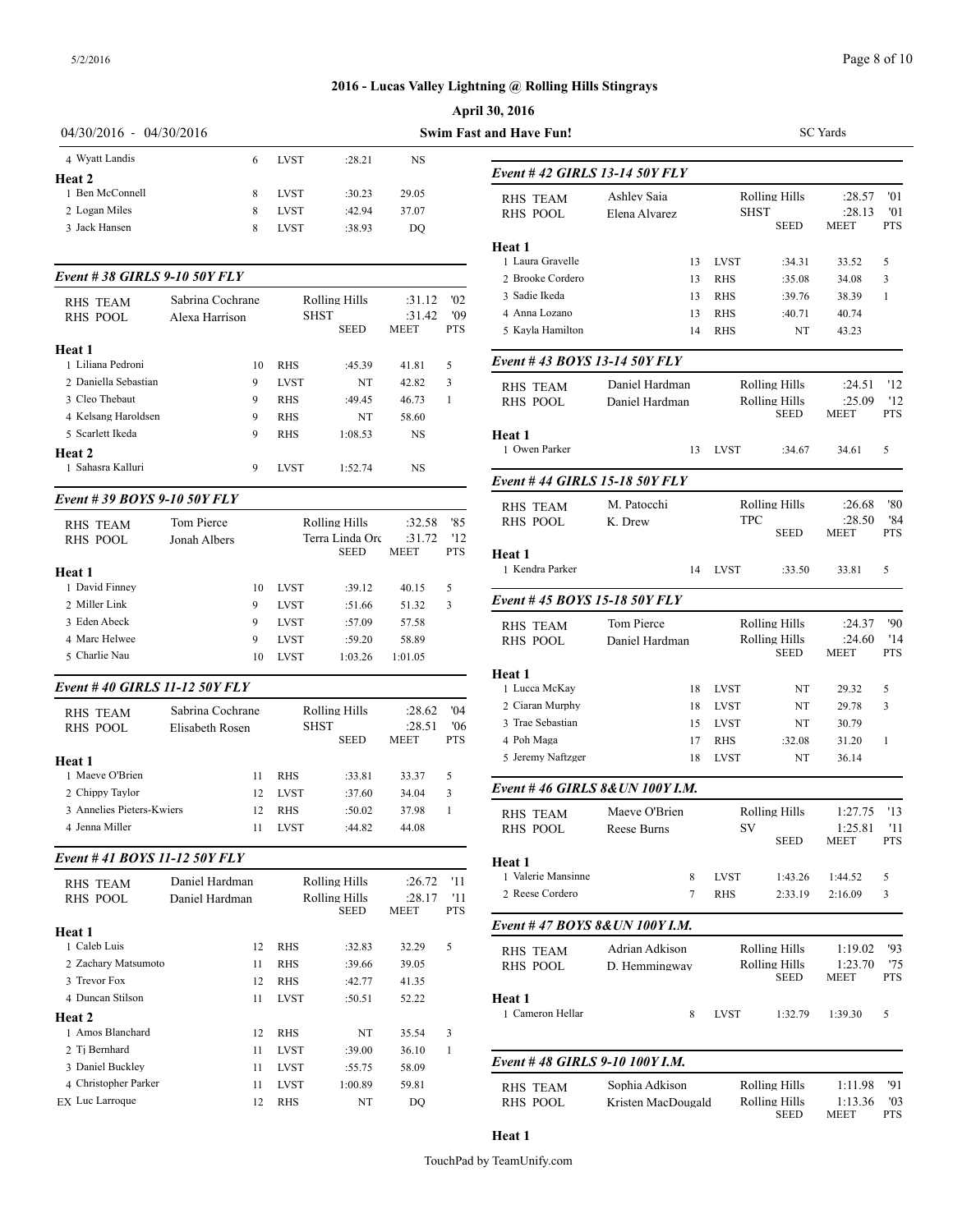#### Page 9 of 10

SC Yards

 ${\sf MEET}$ 

#### **2016 - Lucas Valley Lightning @ Rolling Hills Stingrays**

### **April 30, 2016**

# 04/30/2016 - 04/30/2016 **Swim Fast and Have Fun!**

| Event #48 GIRLS 9-10 100Y I.M. |                                      |             |                                               |                            |                                     | <b>RHS POOL</b>                                     |
|--------------------------------|--------------------------------------|-------------|-----------------------------------------------|----------------------------|-------------------------------------|-----------------------------------------------------|
| <b>RHS TEAM</b><br>RHS POOL    | Sophia Adkison<br>Kristen MacDougald |             | Rolling Hills<br>Rolling Hills<br><b>SEED</b> | 1:11.98<br>1:13.36<br>MEET | '91<br>$^{\prime}$ 03<br><b>PTS</b> | <b>Heat 1</b><br>1 Maya McAuley<br>2 Laura Gravelle |
| Heat 1<br>1 Iris Abeck         |                                      |             |                                               |                            |                                     | 3 Brooke Cordero                                    |
|                                | 9                                    | <b>LVST</b> | 1:28.59                                       | 1:26.45                    | 5                                   |                                                     |
| 2 Leah Murphy                  | 9                                    | <b>RHS</b>  | 1:40.87                                       | 1:32.52                    | 3                                   | Event # 53 BOY                                      |
| 3 Alivia Etcheber              | 10                                   | <b>RHS</b>  | 1:35.62                                       | 1:32.55                    | 1                                   |                                                     |
| 4 Amelia Hughes                | 10                                   | <b>RHS</b>  | 1:38.39                                       | 1:36.09                    |                                     | <b>RHS TEAM</b>                                     |
| 5 Lexie Fox                    | 10                                   | <b>RHS</b>  | 1:41.37                                       | 1:41.90                    |                                     | <b>RHS POOL</b>                                     |
| Heat 2                         |                                      |             |                                               |                            |                                     |                                                     |
| 1 Vivian Pack                  | 10                                   | <b>RHS</b>  | 1:45.53                                       | 1:38.94                    |                                     | Heat 1                                              |
| 2 Tia Blok                     | 10                                   | <b>RHS</b>  | 1:54.26                                       | 1:47.55                    |                                     | 1 Tak Maga                                          |
| 3 Lindsey Ross                 | 10                                   | <b>RHS</b>  | NT                                            | 1:49.40                    |                                     | 2 Tanner Bortel                                     |
| 4 Giada Reali                  | 10                                   | RHS         | 1:54.25                                       | 1:52.02                    |                                     | Event # 54 GIRI                                     |

#### *Event # 49 BOYS 9-10 100Y I.M.*

| <b>RHS TEAM</b>      | Michael Kennedy  |             | Rolling Hills                 | 1:14.93         | '88               | RHS POOL         |
|----------------------|------------------|-------------|-------------------------------|-----------------|-------------------|------------------|
| <b>RHS POOL</b>      | Zachary McIntyre |             | Novato Riptide<br><b>SEED</b> | 1:12.97<br>MEET | '12<br><b>PTS</b> | Heat 1           |
| Heat 1               |                  |             |                               |                 |                   | 1 Kendra Parker  |
| 1 David Finney       | 10               | <b>LVST</b> | 1:28.27                       | 1:26.50         | 5                 |                  |
| 2 Eli Messick        | 10               | <b>LVST</b> | 1:43.74                       | 1:41.65         | 3                 | Event # 55 $BOY$ |
| 3 Vinnie Etcheber    | 9                | <b>RHS</b>  | NT                            | 1:46.55         | 1                 | <b>RHS TEAM</b>  |
| 4 Vaughn Miguel      | 9                | <b>RHS</b>  | 1:53.97                       | 1:47.78         |                   | RHS POOL         |
| 5 Marcus Proksch     | 9                | <b>RHS</b>  | 2:03.49                       | 1:52.16         |                   |                  |
| Heat 2               |                  |             |                               |                 |                   | Heat 1           |
| 1 Havden Biesiadecki | 9                | <b>LVST</b> | 1:51.67                       | 1:52.49         |                   | 1 Ciaran Murphy  |
| 2. Soren Jessen      | 9                | <b>LVST</b> | 1:49.41                       | 1:53.12         |                   |                  |
| 3 Miller Link        | 9                | <b>LVST</b> | NT                            | DO.             |                   | Event # 56 MIX   |
|                      |                  |             |                               |                 |                   |                  |

#### *Event # 50 GIRLS 11-12 100Y I.M.*

| <b>RHS TEAM</b><br><b>RHS POOL</b> | Sabrina Cochrane<br>Alvssa Lo | <b>SHST</b> | Rolling Hills<br><b>SEED</b> | 1:05.32<br>1:05.43<br><b>MEET</b> | '04<br>'03<br><b>PTS</b> | <b>Heat 1</b><br>1 Lucas Valley Sw |
|------------------------------------|-------------------------------|-------------|------------------------------|-----------------------------------|--------------------------|------------------------------------|
| Heat 1                             |                               |             |                              |                                   |                          | 1 Hellar, Camer<br>3 Mansinne, Va  |
| 1 Sydney Hellar                    | 11                            | <b>LVST</b> | 1:23.00                      | 1:22.19                           | 5                        | 2 Rolling Hills Sti                |
| 2 Chippy Taylor                    | 12                            | <b>LVST</b> | 1:24.27                      | 1:24.37                           | 3                        | 3 Lucas Valley Sw                  |
| 3 Kate Hamilton                    | 12                            | <b>LVST</b> | 1:26.94                      | 1:26.02                           |                          | 1 McConnell.E                      |

#### *Event # 51 BOYS 11-12 100Y I.M.*

| <b>RHS TEAM</b><br><b>RHS POOL</b> | Nathan Luis<br>Nathan Luis |    |             | Rolling Hills<br>Rolling Hills<br><b>SEED</b> | 1:02.53<br>1:04.91<br><b>MEET</b> | '02<br>'14<br><b>PTS</b> | 1 Finney, Andy<br>3 Baumgarten,<br>5 Rolling Hills Sti |
|------------------------------------|----------------------------|----|-------------|-----------------------------------------------|-----------------------------------|--------------------------|--------------------------------------------------------|
| Heat 1                             |                            |    |             |                                               |                                   |                          |                                                        |
| 1 Kylar Flynn                      |                            | 12 | <b>LVST</b> | 1:14.33                                       | 1:13.67                           | 5                        |                                                        |
| 2 Caleb Luis                       |                            | 12 | <b>RHS</b>  | 1:17.88                                       | 1:15.12                           | 3                        | Event # $57$ MIX                                       |
| 3 Hayden Cordero                   |                            | 11 | <b>RHS</b>  | 1:24.60                                       | 1:25.06                           | 1                        | <b>RHS TEAM</b>                                        |
| 4 Colin Eilerman                   |                            | 11 | <b>RHS</b>  | 1:44.55                                       | 1:36.35                           |                          | <b>RHS POOL</b>                                        |
| 5 James Gravelle                   |                            | 11 | <b>LVST</b> | 1:24.49                                       | DO                                |                          |                                                        |
| <b>Heat 2</b>                      |                            |    |             |                                               |                                   |                          | Heat 1                                                 |
| 1 Byron Finley                     |                            | 11 | <b>LVST</b> | 1:31.23                                       | 1:27.29                           |                          | 1 Lucas Valley Sw                                      |
| 2 Ti Bernhard                      |                            | 11 | <b>LVST</b> | NT                                            | 1:27.77                           |                          | 1 Messick, Eli                                         |
| 3 Alan Sebastian                   |                            | 12 | <b>LVST</b> | NT                                            | NS                                |                          | 3 Sebastian, Da<br>2 Rolling Hills Sti                 |

# SEED MEET PTS 1 Maya McAuley 13 RHS 1:14.74 1:13.40 5 RHS TEAM Jenna Dawson Rolling Hills 1:05.89 '04<br>RHS POOL Alyssa Lo SHST 1:04.74 '04 RHS\_POOL Alyssa Lo SHST 1:04.74 '04 **Heat 1** 2 Laura Gravelle 13 LVST 1:19.34 1:15.62 3 3 Brooke Cordero 13 RHS 1:22.48 1:19.76 1

| Event # 53 BOYS 13-14 100Y J.M.            |                                      |                                       |                      |                       |                   |
|--------------------------------------------|--------------------------------------|---------------------------------------|----------------------|-----------------------|-------------------|
| <b>RHS TEAM</b>                            | Daniel Hardman                       | Rolling Hills                         |                      | :59.71                | '13               |
| <b>RHS POOL</b>                            | Cullen Hennessy                      | <b>SHST</b>                           | SEED                 | :59.51<br>MEET        | '03<br><b>PTS</b> |
| Heat 1                                     |                                      |                                       |                      |                       |                   |
| 1 Tak Maga                                 | 13                                   | <b>RHS</b>                            | 1:13.76              | 1:13.66               | 5                 |
| 2 Tanner Bortel                            | 11                                   | <b>LVST</b>                           | NT                   | 1:34.61               | 3                 |
| Event # 54 GIRLS 15-18 100Y J.M.           |                                      |                                       |                      |                       |                   |
| <b>RHS TEAM</b>                            | Sophia Adkison                       |                                       | Rolling Hills        | 1:04.25               | '98               |
| RHS POOL                                   | K. Drew                              | <b>TPC</b>                            |                      | 1:04.87               | '84               |
|                                            |                                      |                                       | <b>SEED</b>          | <b>MEET</b>           | <b>PTS</b>        |
| <b>Heat 1</b><br>1 Kendra Parker           | 14                                   | <b>LVST</b>                           | NT                   | 1:21.62               | 5                 |
| Event # 55 BOYS 15-18 100Y I.M.            |                                      |                                       |                      |                       |                   |
|                                            |                                      |                                       |                      |                       |                   |
| <b>RHS TEAM</b>                            | Tom Pierce                           | Rolling Hills<br><b>Rolling Hills</b> |                      | :56.77                | '90               |
| <b>RHS POOL</b>                            | Tom Pierce                           |                                       | SEED                 | :57.76<br><b>MEET</b> | '90<br><b>PTS</b> |
| Heat 1                                     |                                      |                                       |                      |                       |                   |
| 1 Ciaran Murphy                            | 18                                   | <b>LVST</b>                           | NT                   | 1:13.83               | 5                 |
|                                            | Event # 56 MIXED 8& UN 100Y FREE REL |                                       |                      |                       |                   |
| <b>RHS TEAM</b>                            |                                      |                                       | <b>Rolling Hills</b> | 1:03.89               | '01               |
| <b>RHS POOL</b>                            |                                      | <b>SHST</b>                           |                      | 1:03.73               | '03               |
|                                            |                                      |                                       | <b>SEED</b>          | <b>MEET</b>           | <b>PTS</b>        |
| Heat 1                                     |                                      |                                       |                      |                       |                   |
| 1 Lucas Valley Swim Te A                   |                                      | <b>LVST</b>                           | 1:11.51              | 1:12.72               | 7                 |
| 1 Hellar, Cameron<br>3 Mansinne, Valerie 8 | 8                                    | 2 Brown, Haley<br>4 Butler, Ben       | 8<br>8               |                       |                   |
| 2 Rolling Hills Stingr A                   |                                      | <b>RHS</b>                            | NT                   | 1:23.03               | 3                 |
| 3 Lucas Valley Swim Te B                   |                                      | <b>LVST</b>                           | 1:18.13              | 1:27.64               | $\mathbf{1}$      |
| 1 McConnell, Ben                           | 8                                    | 2 Stone, Yo Yo                        | 8                    |                       |                   |
| 3 Kurth, Tucker                            | 8                                    | 4 Mathewson, Leah 8                   |                      |                       |                   |
| 4 Lucas Valley Swim Te C                   |                                      | <b>LVST</b>                           | 1:36.78              | 1:39.42               |                   |
| 1 Finney, Andy                             | 8                                    | 2 Shoup, Hannah                       | 6                    |                       |                   |
| 3 Baumgarten, Sof 8                        |                                      | 4 Mathewson, Jack                     | 7                    |                       |                   |
| 5 Rolling Hills Stingr B                   |                                      | <b>RHS</b>                            | NT                   | <b>NS</b>             |                   |

#### *Event # 57 MIXED 9-10 200Y FREE REL*

| RHS TEAM<br>RHS POOL     | Rolling Hills<br><b>SHST</b> | <b>SEED</b> | 2:02.16<br>2:00.55<br><b>MEET</b> | '03<br>'99<br><b>PTS</b> |
|--------------------------|------------------------------|-------------|-----------------------------------|--------------------------|
| Heat 1                   |                              |             |                                   |                          |
| 1 Lucas Valley Swim Te A | <b>LVST</b>                  | NT          | 2:18.50                           | 7                        |
| 1 Messick.Eli<br>10      | 2 Abeck.Iris                 | 9           |                                   |                          |
| 3 Sebastian, Daniella 9  | 4 Pardo.Garrett              | 10          |                                   |                          |
| 2 Rolling Hills Stingr A | <b>RHS</b>                   | NT          | 2:33.43                           | 3                        |

*Event # 52 GIRLS 13-14 100Y I.M.*